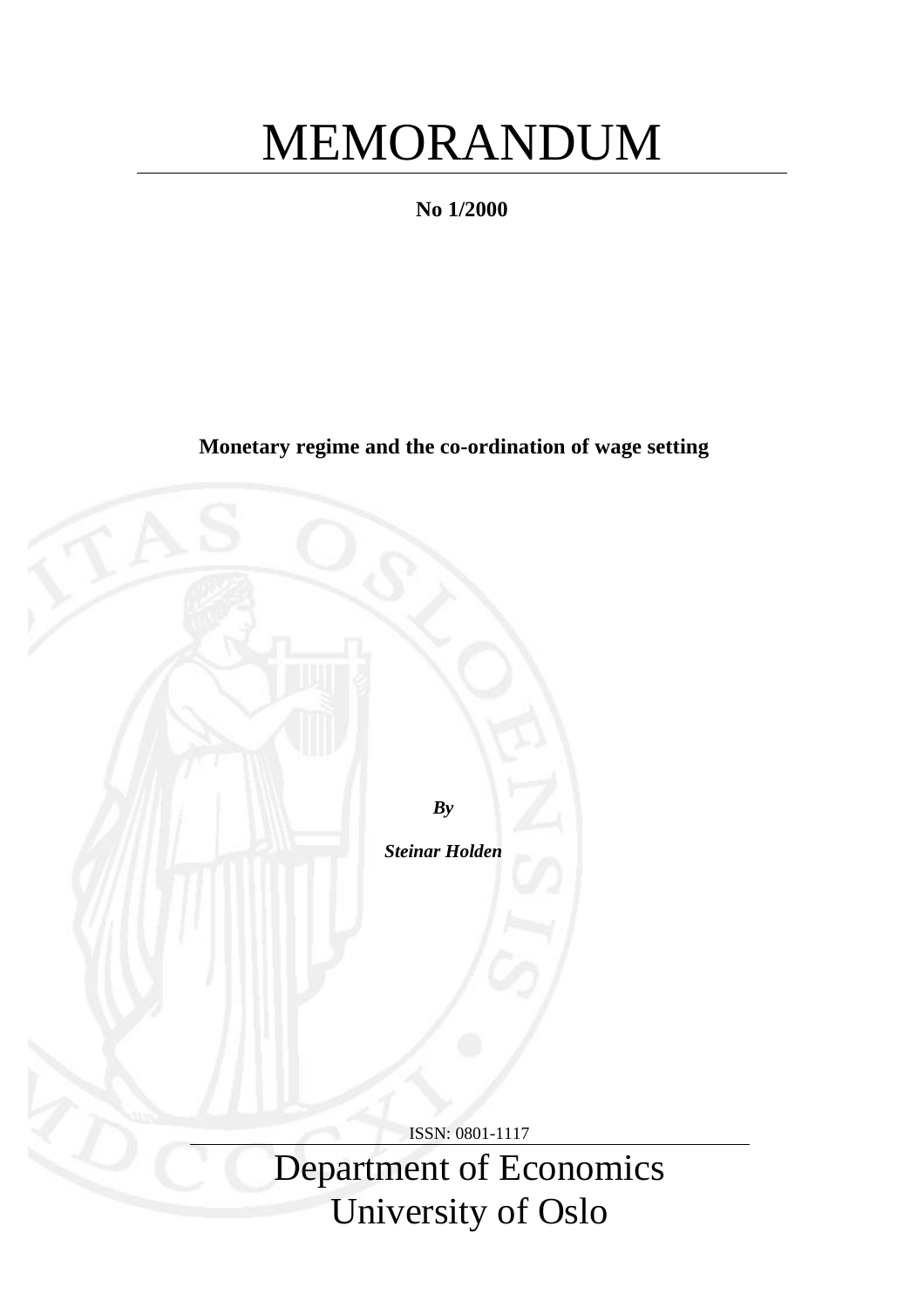| This series is published by the | In co-operation with                  |  |  |  |  |  |
|---------------------------------|---------------------------------------|--|--|--|--|--|
| <b>University of Oslo</b>       | <b>The Frisch Centre for Economic</b> |  |  |  |  |  |
| <b>Department of Economics</b>  | <b>Research</b>                       |  |  |  |  |  |
| P. O.Box 1095 Blindern          | Gaustadalleén 21                      |  |  |  |  |  |
| N-0317 OSLO Norway              | N-0371 OSLO Norway                    |  |  |  |  |  |
| Telephone: $+4722855127$        | Telephone: +47 22 95 88 20            |  |  |  |  |  |
| $+4722855035$                   | +47 22 95 88 25                       |  |  |  |  |  |
| Fax:                            | Fax:                                  |  |  |  |  |  |
| http://www.sv.uio.no/sosoek/    | http://www.frisch.uio.no/             |  |  |  |  |  |
| Internet:                       | Internet:                             |  |  |  |  |  |
| econdep@econ.uio.no             | frisch@frisch.uio.no                  |  |  |  |  |  |
| e-mail:                         | e-mail:                               |  |  |  |  |  |

| List of the fast TO Memoranga.                                  |  |  |  |  |  |  |
|-----------------------------------------------------------------|--|--|--|--|--|--|
| Steinar Holden: Monetary regime and the co-ordination of        |  |  |  |  |  |  |
| wage setting. 35 p.                                             |  |  |  |  |  |  |
| Finn R. Førsund: Modelling Transboundary air Pollution: The     |  |  |  |  |  |  |
| RAINS model approach. 33 p.                                     |  |  |  |  |  |  |
| By Christian Brinch: Statistical Discrimination and the Returns |  |  |  |  |  |  |
| to Human Capital and Credentials. 33 p.                         |  |  |  |  |  |  |
| By Halvor Mehlum, Karl Ove Moene and Ragnar Torvik:             |  |  |  |  |  |  |
| Crime Induced Poverty Traps. 19 p.                              |  |  |  |  |  |  |
| By Ove Wolfgang: Reflections on Abatement Modelling. 34 p.      |  |  |  |  |  |  |
| By Jon Strand: Effects of Progressive Taxes under               |  |  |  |  |  |  |
| Decentralized Bargaining and Heterogeneous Labor. 29 p.         |  |  |  |  |  |  |
| By Tor Jakob Klette: Efficiency in the provision of municipal   |  |  |  |  |  |  |
| nursing – and home care services: The Norwegian experience.     |  |  |  |  |  |  |
| 28 p.                                                           |  |  |  |  |  |  |
| By Geir B. Asheim: Proper Consistency. 21 p.                    |  |  |  |  |  |  |
| By Geir B. Asheim: On the Epistemic Foundation for              |  |  |  |  |  |  |
| Backward Induction. 26 p.                                       |  |  |  |  |  |  |
| By Jon Strand: Labor unions versus individualized bargaining    |  |  |  |  |  |  |
| with heterogeneous labor. 36 p.                                 |  |  |  |  |  |  |
|                                                                 |  |  |  |  |  |  |

List of the last 10 Memoranda:

A complete list of this memo-series is available in a PDF® format at: http://www..sv.uio.no/sosoek/memo/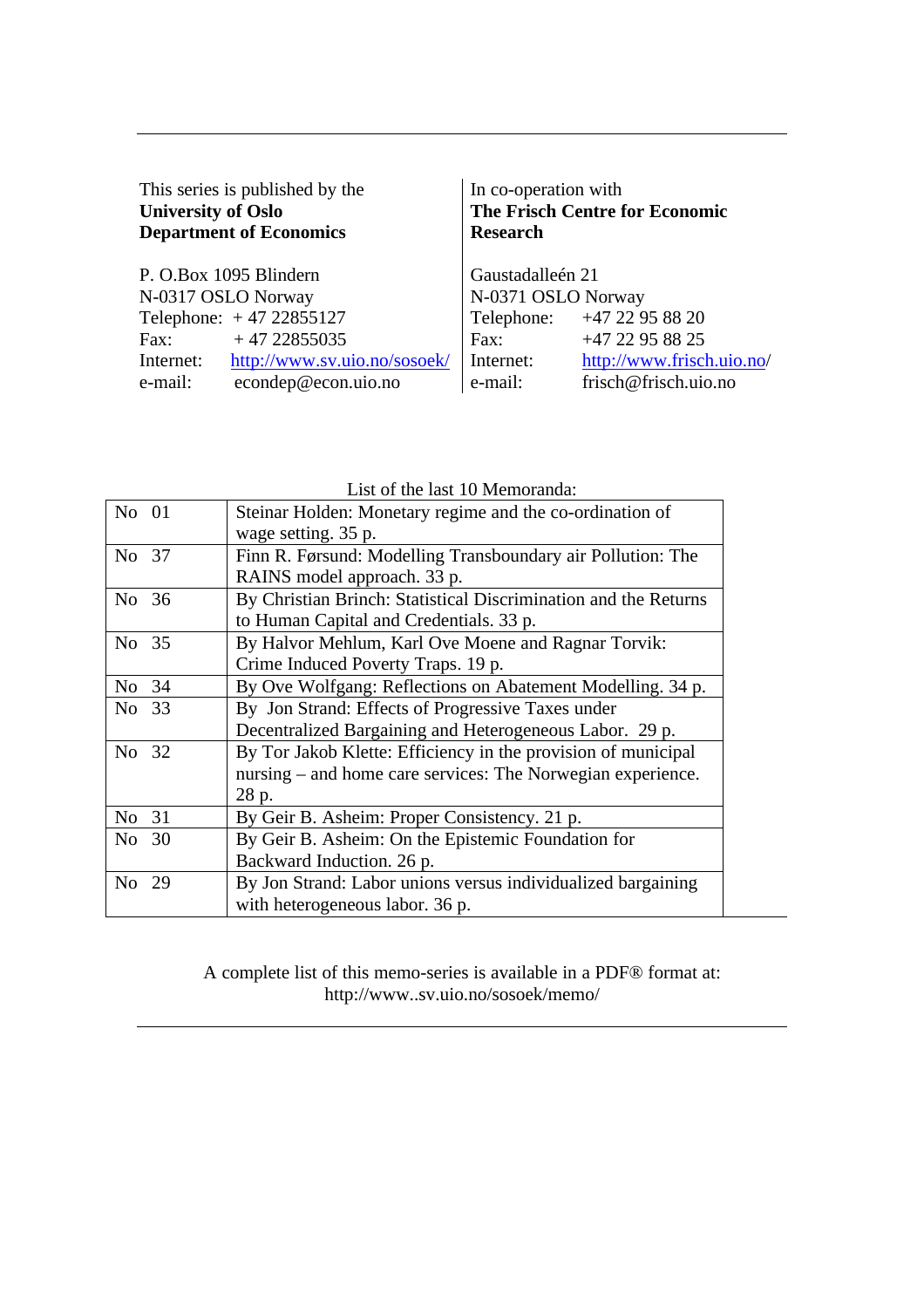# **Monetary regime and the co-ordination of wage setting**

by

Steinar Holden Department of Economics University of Oslo

> and Norges Bank

First version: 12 October 1999 This version: 21 January 2000 Comments are welcome

# **Abstract**

International comparisons show that countries with co-ordinated wage setting generally have lower unemployment than countries with less co-ordinated wage setting. This paper argues that the monetary regime may affect whether co-ordination among many wage setters is feasible. A strict monetary regime, like a country-specific inflation target, to some extent disciplines wage setters, so that the consequences of uncoordinated wage setting are less detrimental than under a more passive monetary regime (eg a monetary union). Thus, the gains from co-ordination are larger under a passive regime. Under some circumstances a passive regime may induce co-operation in wage setting, and thus lower unemployment, when a stricter regime would not.

JEL Classification: E24, J5, E52. Keywords: Wage setting, co-ordination, equilibrium unemployment, monetary regime, monetary union,

The views expressed are those of the author, and do not necessarily reflect those of Norges Bank. I am grateful to Kalle Moene for useful comments to an earlier version.

Department of Economics, University of Oslo, Box 1095 Blindern, 0317 Oslo, Norway. Email: [steinar.holden@econ.uio.no,](mailto:steinar.holden@econ.uio.no) homepage:<http://www.uio.no/~sholden/>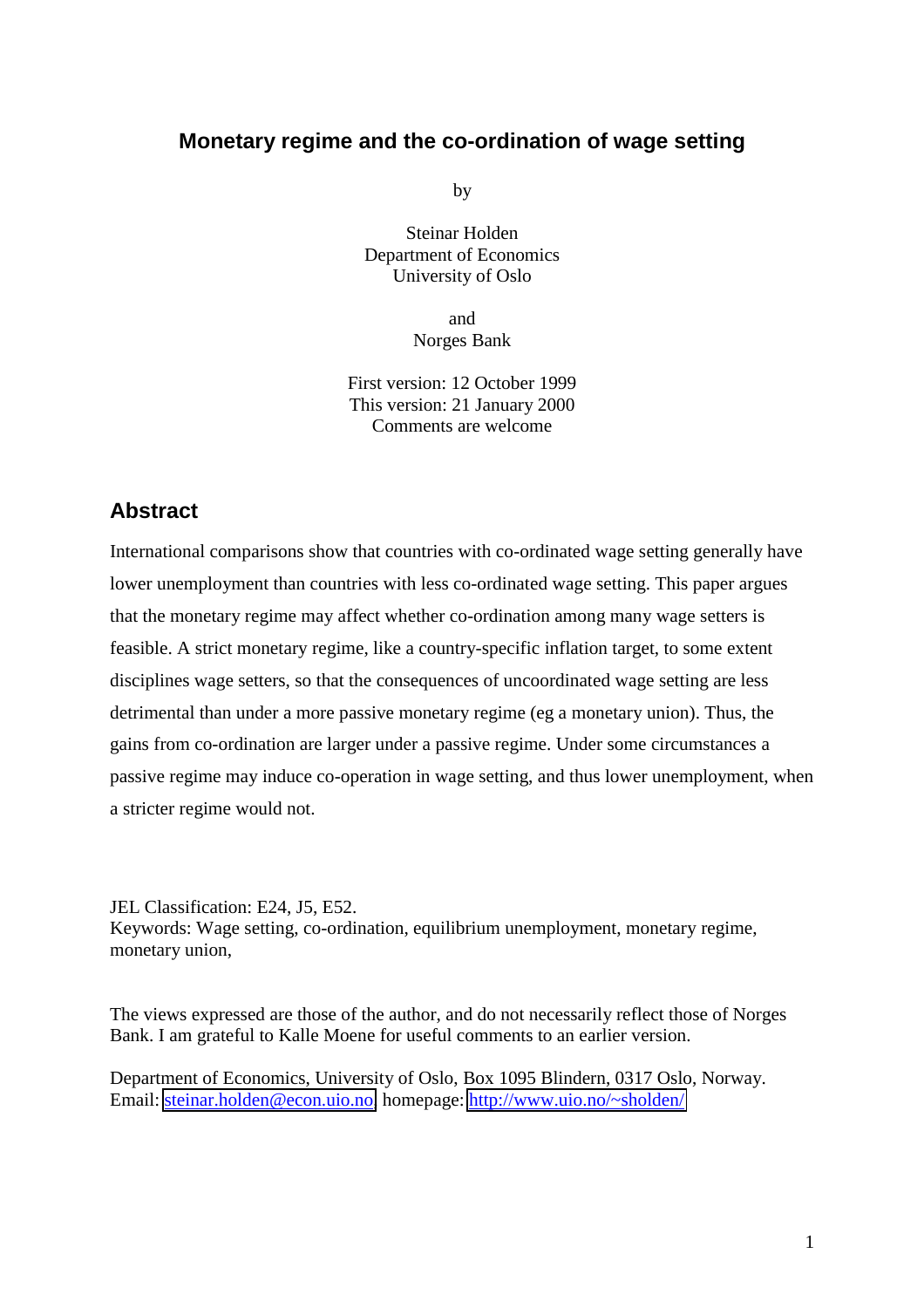## **1 Introduction**

Over the last decades, explanations of the high European unemployment have increasingly focused on the structure of the labour market. The wage formation system has played a key role in many of the explanations. An important view, advocated by among others Layard, Nickell and Jackman (1991), is that strong unions per se have a negative impact on employment, by increasing wage pressure. Yet if wage setters co-ordinate their wage setting, taking into consideration the negative external effects identified in the literature (cf. surveys in Moene, Wallerstein and Hoel, 1993, and Calmfors, 1993), the negative impact of unions may be mitigated. Indeed, the findings of several international comparisons (e.g. Nickell, 1997, OECD, 1997) support the theoretical prediction, showing a marked tendency that countries with a high degree of co-ordination in the wage setting have lower unemployment. More recently, Blanchard and Wolfers (1999) show that co-ordination in wage setting is one factor that explains whether adverse economic shocks have persistent effects on unemployment.

Given the large potential benefits of co-ordination in wage setting, suggested by theory and supported by empirical evidence, a crucial question is: Why are unions in some countries able to co-ordinate their wage setting, while unions in other countries are not? This issue has, however, not received much attention within the economics literature (two exceptions are Holden and Raaum, 1991, and Holden, 1991a). As observed by Flanagan (1999), most studies take the labour market institutions as exogenous. To some extent this contrasts the political science literature, where this issue has been discussed considerably, cf. Iversen (1999) and the references therein.

The present paper argues that the monetary regime may be one factor that affects whether co-ordination of wage setting is feasible. The argument builds on a recent literature, including Bratsiotis and Martin (1999), Soskice and Iversen (1998, 1999) and Coricelli,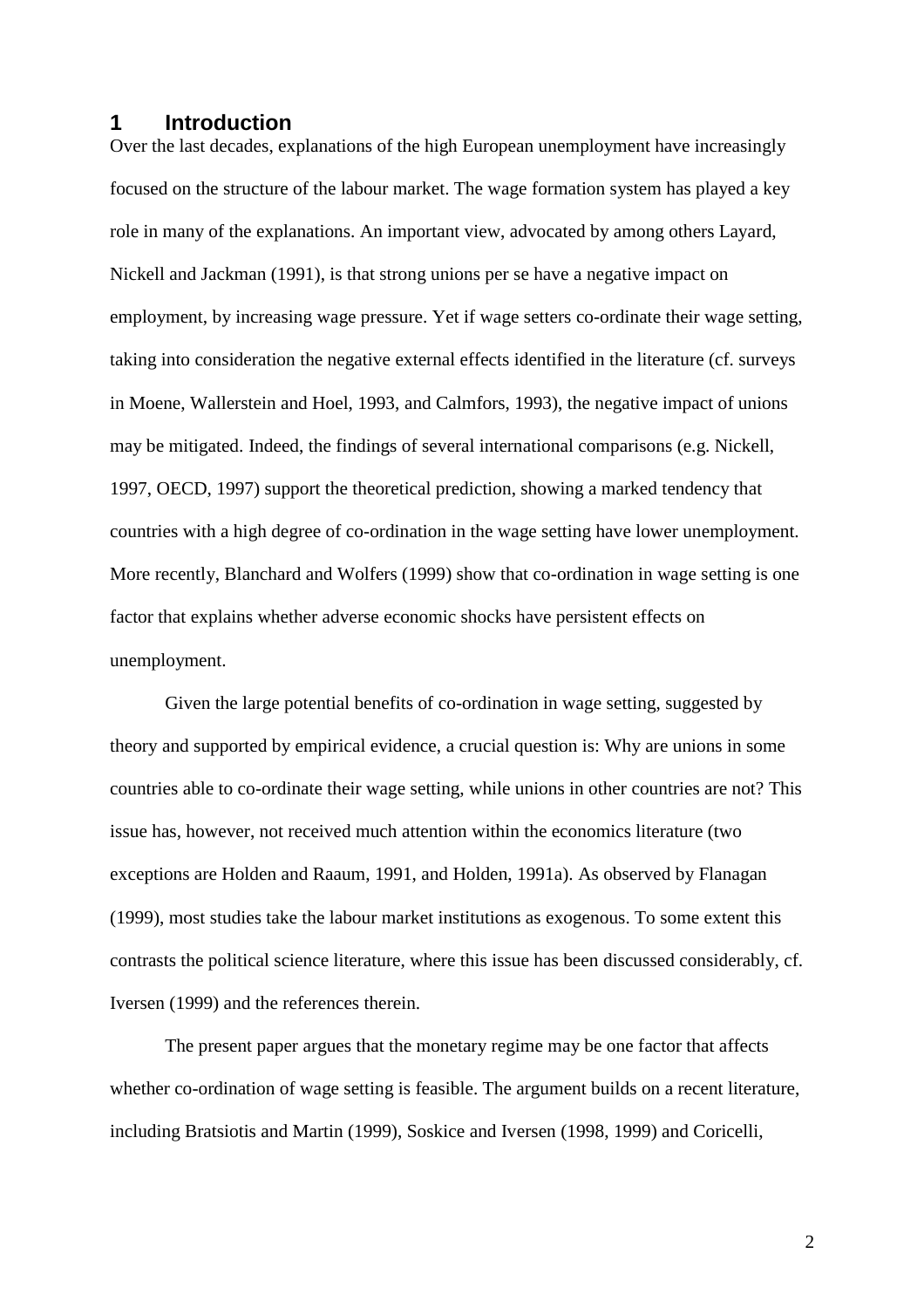Cukierman and Dalmazzo  $(2000)$ ,<sup>1</sup>, where it is shown that a non-accommodating central bank disciplines large wage setters by making employment more sensitive to the real wage. In the present paper, the result of this literature is blended with the analysis of Holden and Raaum (1991) and Holden (1991a) on whether co-ordinated wage restraint is feasible. Somewhat simplified, the idea is as follows. Consider an economy with several large wage setters (e.g. industry unions), where uncoordinated wage setting will lead to an adverse outcome with high unemployment. Unions have an incentive to co-ordinate their wage setting to achieve wage restraint. However, a binding agreement is not possible, so any union may deviate from the co-ordination and obtain higher wages. The deviator will obtain a gain in the short run, but at the expense of a possible breakdown of the mutually beneficial co-ordination on wage restraint. Co-ordination is only sustainable if unions' discount factor is sufficiently high so that the long run costs of a breakdown of the co-ordination outweigh the potential short run gain from deviating.

Now enter the effect of the monetary regime. If unions co-ordinate their wage setting, the effect of the monetary regime is small, because a good equilibrium, with low unemployment, can be achieved in any case. In contrast, if wage setting is unionised, but uncoordinated, the monetary regime is more important, because a strict central bank may discipline wage setters and thereby dampen the negative consequences of uncoordinated wage setting.<sup>2</sup> Thus, the gains from co-ordination of wage setting are larger if the central bank is accommodating, providing unions with a greater incentive to co-ordinate. This implies that

 $\overline{a}$ 

<sup>&</sup>lt;sup>1</sup> See also Horn and Persson (1988), Holden (1999), Wibaut (1999), and Vartiainen (1999). In a related literature, Cubitt (1992, 1995), Skott (1997), Jensen (1997), Gruner and Hefeker (1999), Cukierman and Lippi (1999a,b), Guzzo and Velasco (1999), and others argue, that unions are also concerned about inflation. Under this assumption an accommodating central bank may induce wage moderation and lower unemployment by "exploiting" that unions do not want to cause inflation.

 $2$  This distinction is made clear in Bratsiotis and Martin (1999), but without any remarks on the possible implications for whether co-operation is feasible.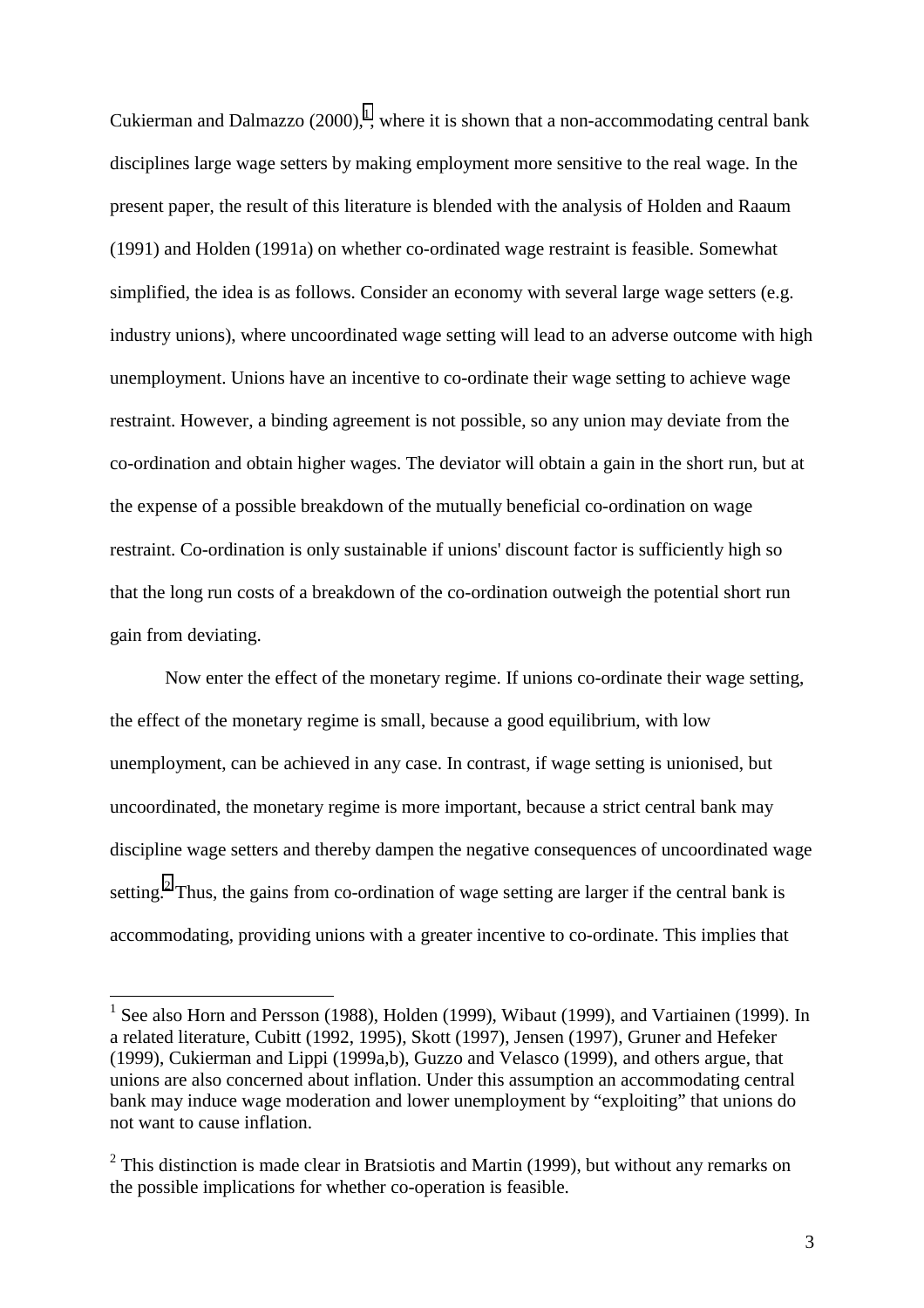for some levels of unions' discount factor, co-ordinated wage restraint is only feasible if the central bank is accommodating.

The idea that large unions' confederations may strive to restrain wages, but that they do not always succeed, may seem strange to many economists. However, this view is not only consistent with the theories and evidence mentioned above, it is also consistent with the rhetoric of trade union leaders in several European countries. In countries like the Netherlands, Denmark and Norway, leaders of trade unions' confederations talk publicly about the merits of co-ordinated wage restraint. Occasionally, unions' confederations even make explicit agreements with employers and the government with the intention of restraining wages (some examples are: the Wassenaar agreement in the Netherlands in 1982; the Solidarity alternative in Norway 1992; several agreements in Ireland in the 1980s and 90s). However, union leaders may find it difficult to persuade the rank and file, and sometimes they do not succeed in their wage restraint.

The analysis of the present paper also sheds light on the consequences of participation in a monetary union. As argued by Soskice and Iversen (1998) and Cukierman and Lippi (1999b), monetary policy will not have the same disciplining effect on wage setting in a monetary union as in a country with a country-specific inflation target. The reason is that even if the central bank in the monetary union is a vigorous inflation fighter, the monetary policy response to higher wages in a single country would be small, because the effect on the aggregate price level in the union of higher wages in one single country would be small. In contrast, in a country with a country-specific inflation target, the central bank would counteract the effects of higher wages by increasing the interest rate. Thus, Soskice and Iversen (1998) and Cukierman and Lippi (1999b) argue unions will be more reluctant to increase wages under a country-specific inflation target, so that a monetary union will involve higher real wages and higher equilibrium unemployment. However, in this argument the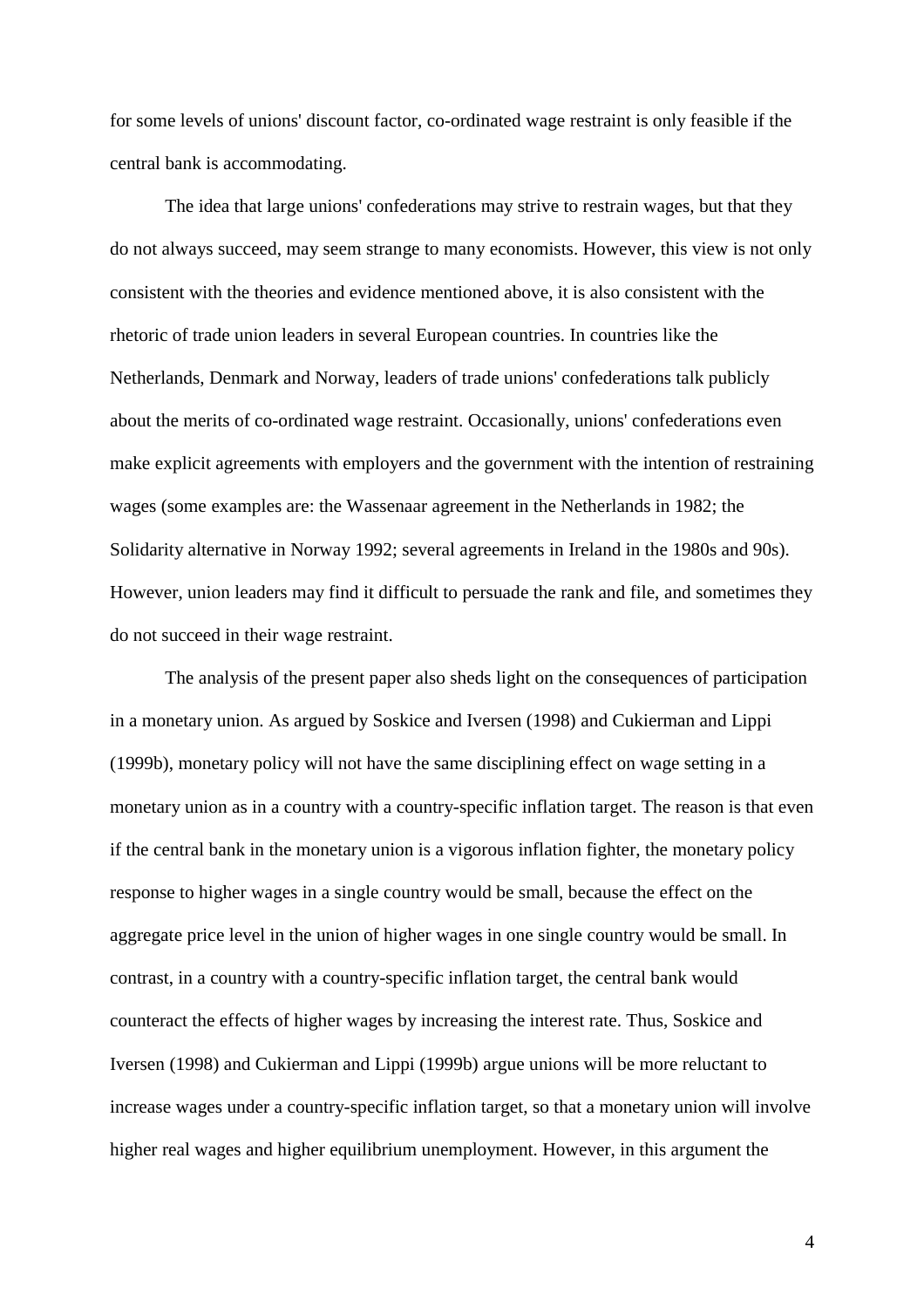degree of co-ordination in wage setting is taken as exogenous. If one takes into consideration that the monetary regime may affect the degree of co-ordination, the conclusion may be reversed. Precisely because EMU may involve higher unemployment, the incentives for unions to co-ordinate wage setting at the national level are higher in the EMU. The analysis of the present paper implies that under some circumstances, co-ordination of wage setting would not be possible under a country-specific inflation target, but it would be possible under membership in the EMU. Thus, under these circumstances membership in the EMU would lead to lower equilibrium unemployment.

To focus sharply on the effect of the monetary regime on whether co-operation in wage setting is sustainable, the model is kept simple on other accounts. There are no shocks in the model, so stabilisation issues are neglected. Other possible effects of participation in a monetary union, like increased product market competition, or a change in the incentives for labour market reform (Bean, 1998, and Calmfors, 1998), are also neglected.

The paper is organised as follows. In section 2, I present the basic economic model, adapted from Bratsiotis and Martin (1999). In section 3, I analyse whether co-ordination in wage setting is feasible, drawing upon the theoretical framework in Holden and Raaum (1991). In section 4, I explore whether the key empirical prediction is consistent with data. Section 5 concludes the paper.

## **2 The model**

We consider an economy consisting of n symmetric firms. The workers are organised in  $k < n$ symmetric unions, so that each union covers n/k firms. Note that the assumption that the economy is symmetric and completely unionised is not important, but mainly done to simplify the analysis. The aim is to capture two important elements of European labour markets: (i) There are several fairly large wage setters (typically industry unions). (ii) Most wage earners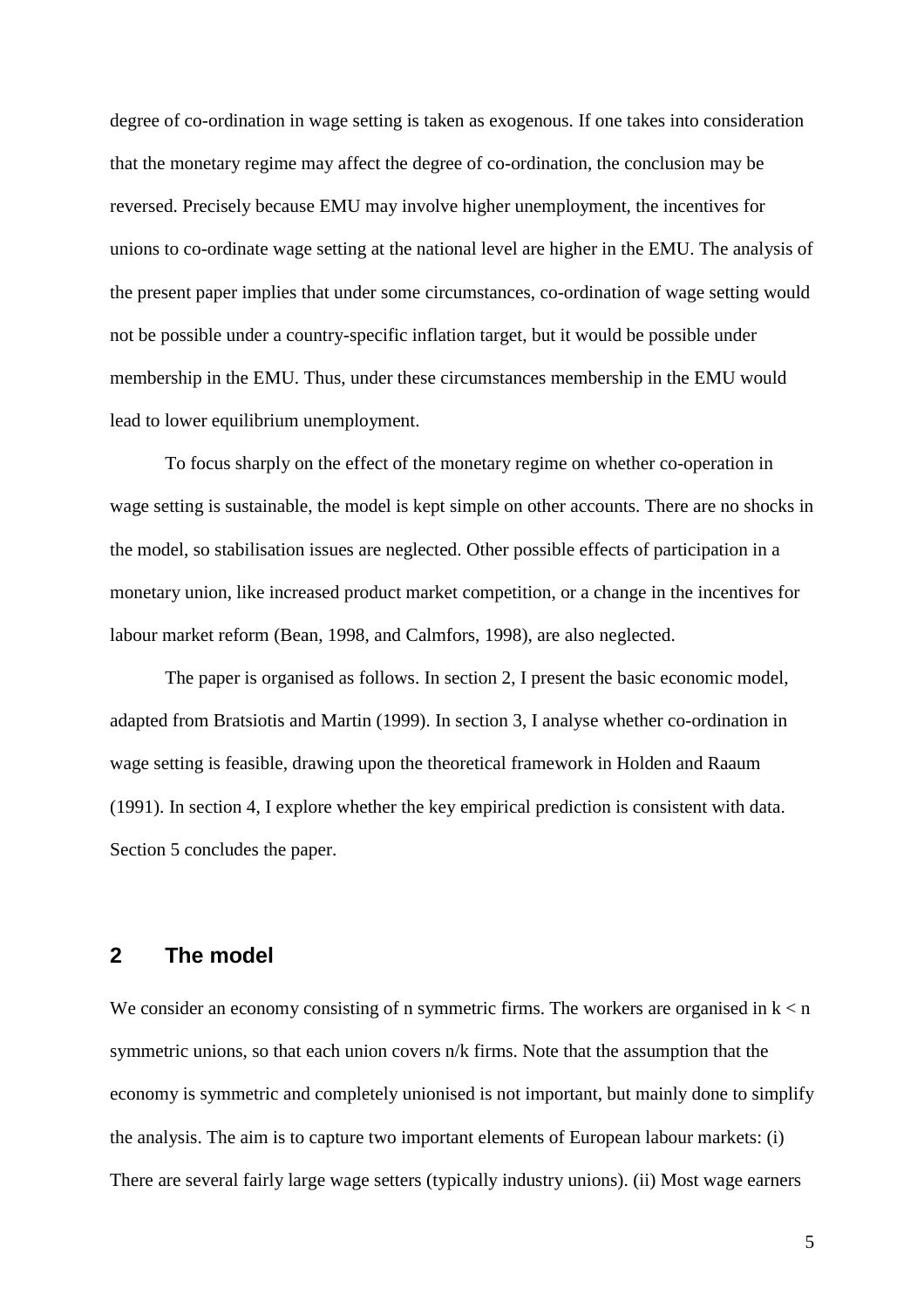have their wage set by these large wage setters (bargaining coverage in Western European countries was in 1994 in the interval from 70 to 98 per cent, with two exceptions, UK 47 per cent and Switzerland 50 per cent, see OECD, 1997, table 3.3).

In the model, time horizon is infinite. We first consider behaviour in one time period, which I shall to refer to as a year. To save on notation, time subscript is suppressed whenever possible. Firms produce under diminishing returns to scale, with labour as the only input

$$
(1) \qquad y_i = \gamma l_i \qquad \qquad 0 < \gamma < 1
$$

where lower case denotes natural logarithm, *y* is production, *l* is labour, γ is the elasticity of output with respect to labour, and subscript indicates firm. Firms set the price of their product facing a downward sloping demand curve<sup>3</sup>

(2) 
$$
y_i = \overline{g} + a(m-p) - \eta(p_i - p) \qquad \alpha, \eta > 0
$$

where  $\bar{g}$  is a constant, *m* is the nominal money stock, *p* is the aggregate price level defined as

(3) 
$$
p = \frac{1}{n} \sum_{i=1}^{n} p_i
$$

Unions care about the real wages and the employment of their members. The annual loss function of union j is

<sup>&</sup>lt;sup>3</sup> As shown by Weitzman (1985), this demand curve can be derived from optimising household behaviour.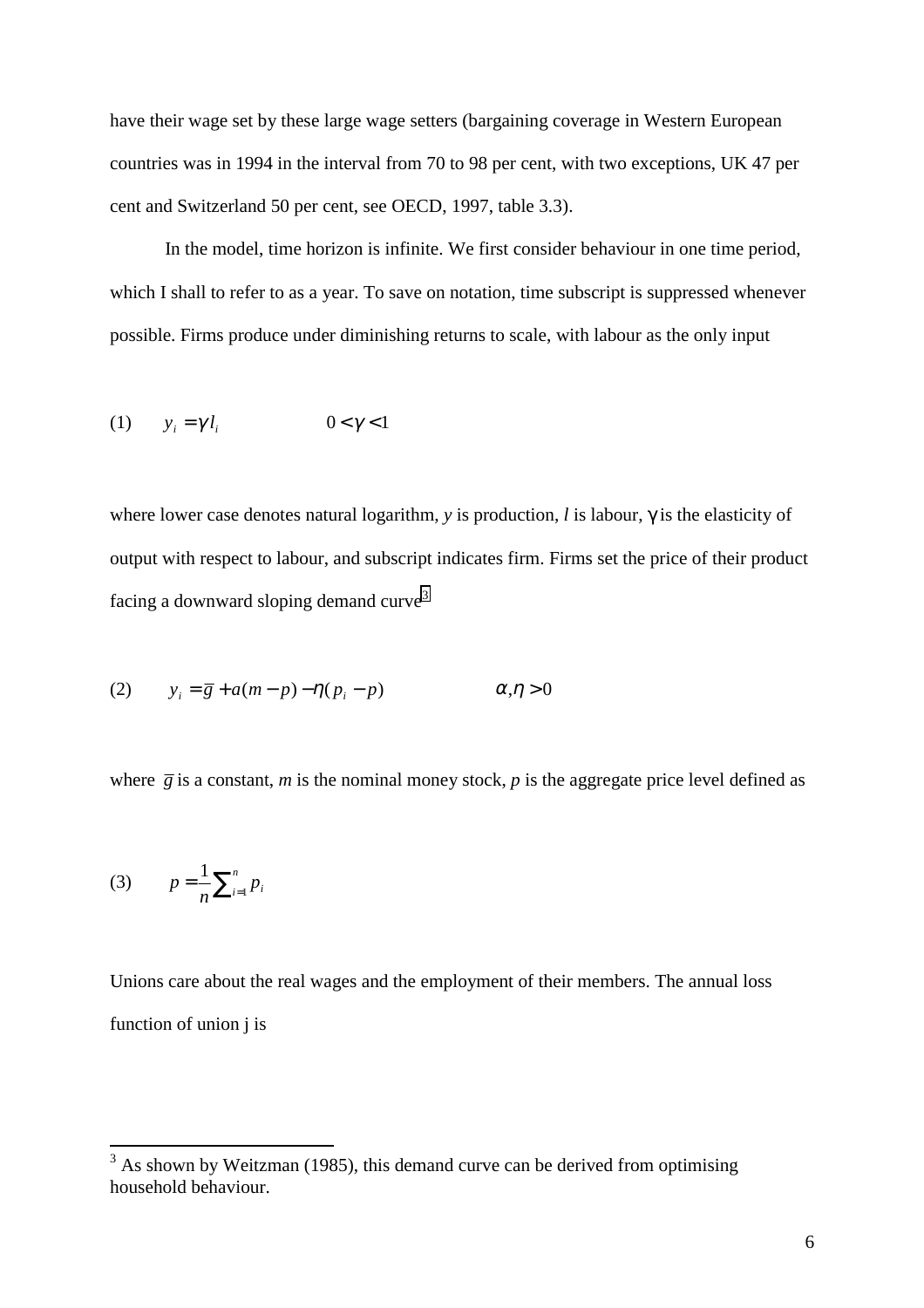(4) 
$$
\Omega_j = \frac{1}{2}(w_j - p - \omega^*)^2 + \frac{\theta}{2}(l_j - l_j^*)^2
$$

where j indexes the union,  $\omega^*$  and  $l_f^*$  are the target levels of real wages and employment (identical across firms), and  $\theta > 0$  denotes the union's relative concern for employment. The central bank sets the nominal money stock according to a predetermined rule

$$
(5) \qquad m = \overline{m} + \rho (p - p^*)
$$

 $\overline{a}$ 

where  $\overline{m}$  is an exogenous component of the money supply, and  $\rho$  is the rate of accommodation of price deviations from the target level *p\**. Note that ρ need not be positive, a central bank that is a vigorous inflation fighter would have a negative ρ. Within the present framework with no uncertainty, the only effect of letting the money stock depend on the price level is the strategic effect on wage and price setting. It is not necessary to realise the price target, because as the central bank can anticipate the equilibrium behaviour of the unions and firms, it can always realise its price target by setting  $\overline{m}$  to the appropriate value prior to the game starts (that is, prior to the wage setting of the unions).<sup>4</sup> However, if the model was extended to include shocks, as in Bratsiotis and Martin (1999), it would be necessary for the central bank to respond to these shocks. In this case (5) may be interpreted as the reduced form of a monetary rule where the central bank also responds to deviations of output from its equilibrium value, cf. Bratsiotis and Martin (1999).

Within the year, the sequence of events is as follows. First, the unions set the nominal wages (to simplify the analysis, I follow Bratsiotis and Martin and adopt the monopoly union

<sup>&</sup>lt;sup>4</sup> This is perhaps most easily seen in the case where  $p = 0$ . In this case the classical dichotomy holds and the price level is uniquely determined by the exogenous money supply  $\overline{m}$ .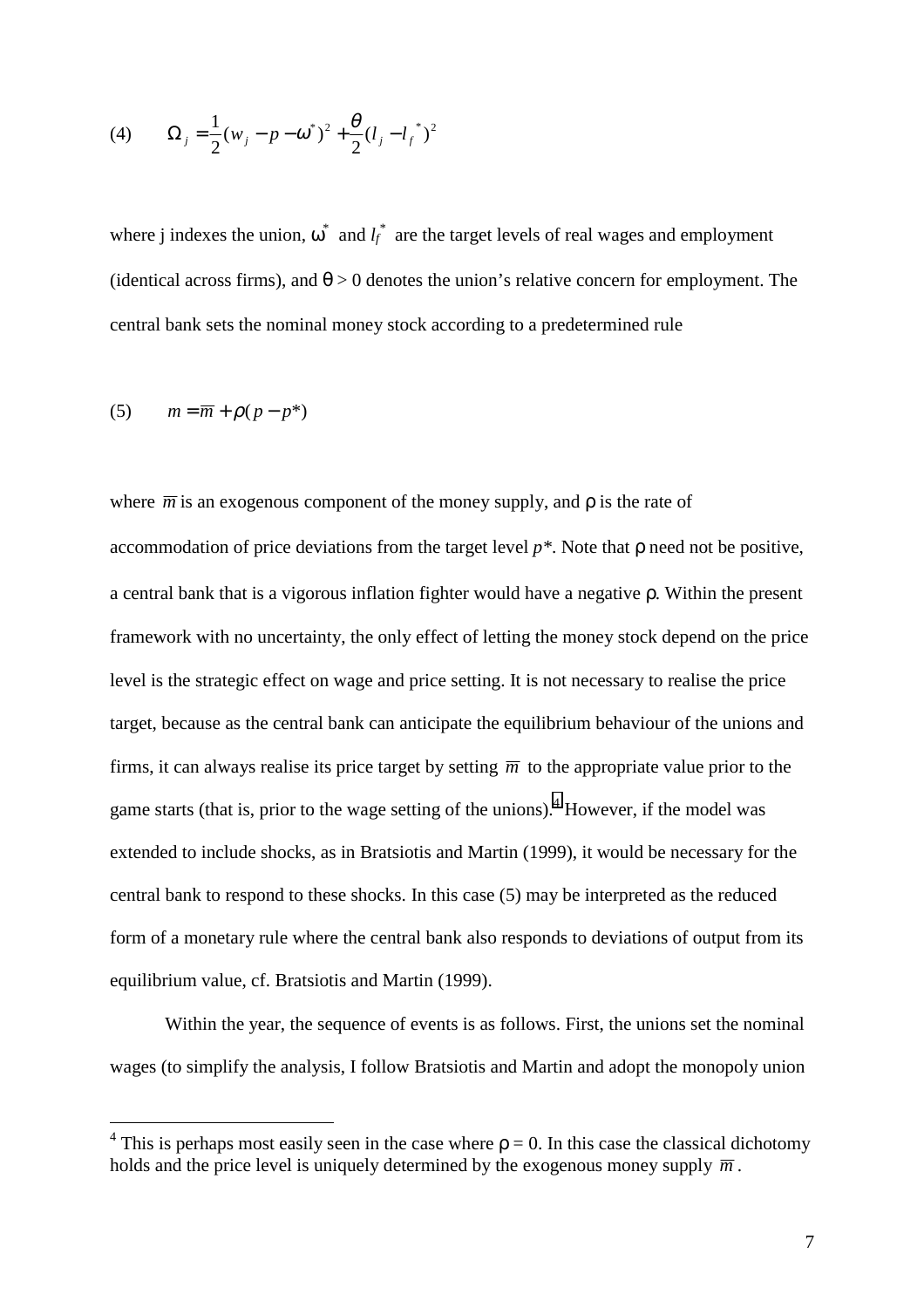assumption). Second, firms set prices so as to maximise their profits, employment and output being determined by (1) and (2). Third, the central bank sets the nominal money stock according to the monetary rule (5). All agents have complete knowledge of the model, and are able to perfectly forecast the behaviour of the other agents.

#### *The price setting*

Firms set the prices simultaneously. The first order condition for profit maximisation can be written as the following mark-up pricing rule

(6) 
$$
p_i = \mu_i + w_i - \ln(\gamma) + (1 - \gamma)l_i
$$
 where  $\mu_i = \ln\left(\frac{\varepsilon_i}{\varepsilon_i - 1}\right)$ 

where  $\mu_i$  is the mark-up of price over marginal costs and  $\varepsilon_i = -dy_i/dp_i$  is the price elasticity of demand, given by

(7) 
$$
\varepsilon_i = -\frac{\partial y_i}{\partial p_i} - \frac{\partial y_i}{\partial p} \frac{\partial p}{\partial p_i} - \frac{\partial y_i}{\partial m} \frac{\partial m}{\partial p} \frac{\partial p}{\partial p_i}
$$

Using  $(2)$ ,  $(3)$  and  $(5)$ ,  $(7)$  can be rewritten as

$$
(8) \qquad \varepsilon = \eta - \frac{\eta}{n} + \frac{\alpha(1-\rho)}{n}
$$

(8) shows that the total price elasticity consists of three components; the direct price elasticity η, the mitigating effect on the increase in relative prices by the rise in the aggregate price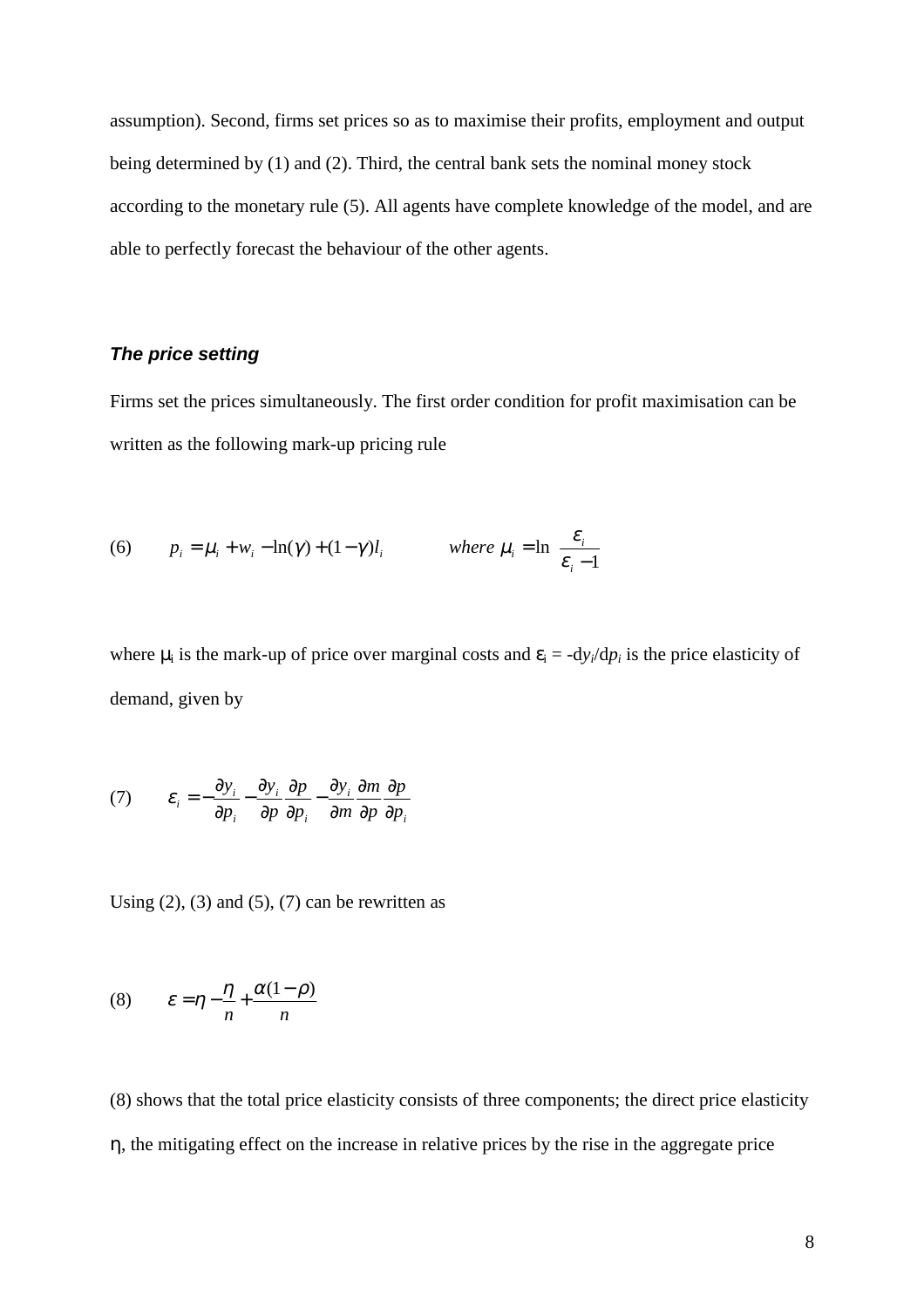level, and the effect on the nominal money supply. Note that the degree of monetary

accommodation ρ affects the price elasticity, but that this effect is negligible if there is a large number of firms.

The first order conditions (6) for each firm jointly determine a Nash equilibrium in the price setting game among the firms. Aggregating across firms, we obtain the feasible real wage as given by the price setting (the price curve):

(9) 
$$
\omega \equiv w - p = -\mu + \ln(\gamma) - (1 - \gamma)l^* + (1 - \gamma)u
$$

where  $l^*$  is the total labour force and  $u$  is the rate of unemployment (using the approximation  $u$  $\approx l^*$  - *l*).

## *Wage setting*

We first consider the wage setting under the assumption that it takes place simultaneously by all unions, and without any co-ordination. Thus, when setting wages, unions know that they cannot affect the nominal wages of other unions (but they can predict the equilibrium wages), but they do take into consideration that the price and employment levels depend on the wages that are chosen. The first order condition of union j is

$$
(10) \qquad \frac{d\Omega_j}{dw_j} = (w_j - p - \omega) \left( 1 - \frac{dp}{dw_j} \right) - \theta (l_j - l_j^*) \frac{dl_j}{dw_j} = 0
$$

The first order conditions (10) for each union jointly determine a Nash equilibrium in the wage setting game among the firms. From (3) and (6), we obtain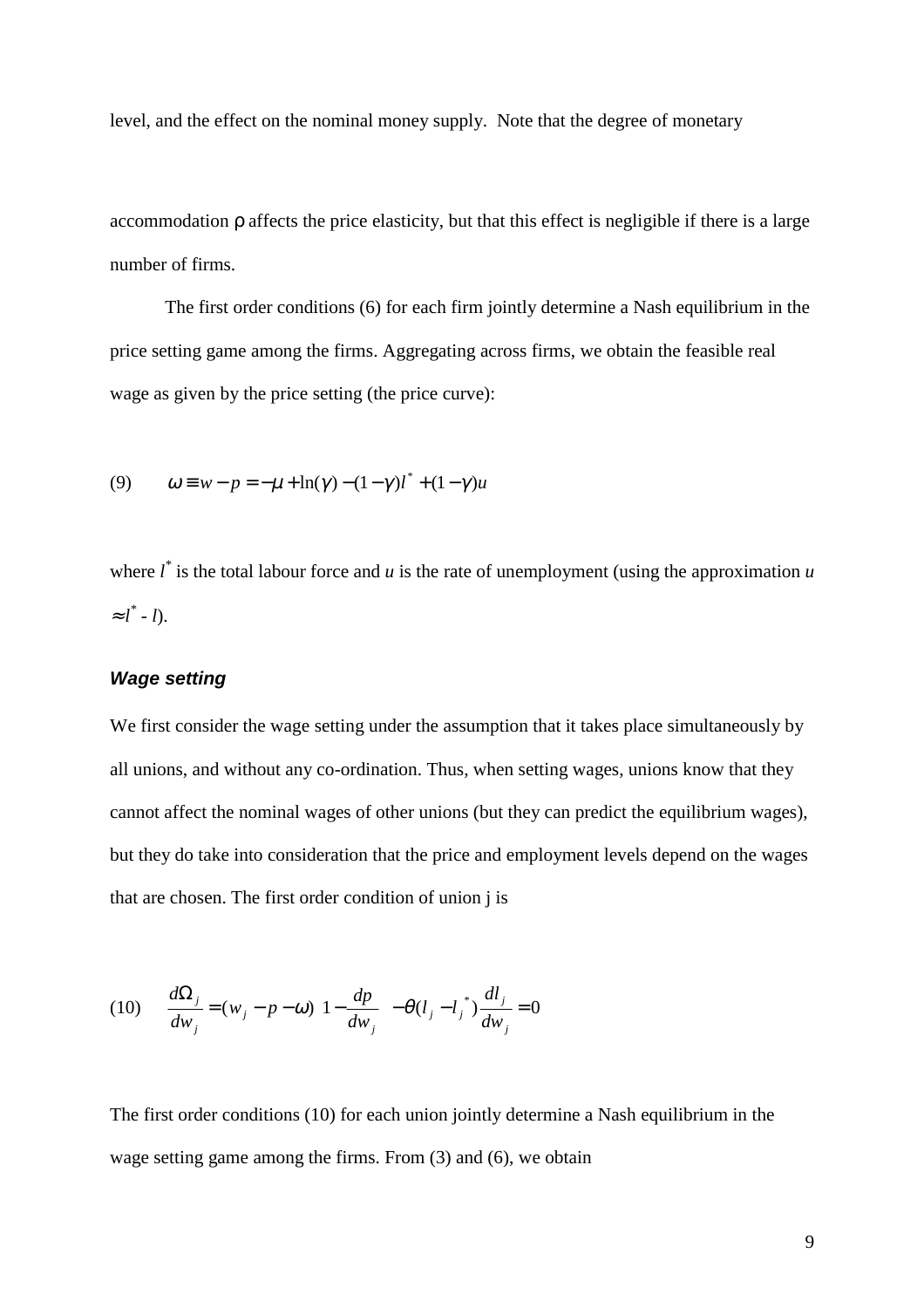(11) 
$$
\frac{dp}{dw_j} = \sigma (1 - (1 - \gamma)\lambda), \quad \text{where } \lambda = -\frac{dl_j}{dw_j}
$$

where  $\sigma$  is an indicator of the centralisation of the wage setting, measuring the share of all workers in the economy that are represented by each wage setter. In the case with uncoordinated wage setting,  $\sigma = 1/k$ . The elasticity of the labour demand is (cf. appendix)

(12) 
$$
\lambda = \frac{\alpha \sigma (1 - \rho)}{\gamma + (1 - \gamma)\alpha (1 - \rho)} + \frac{\eta(1 - \sigma)}{\gamma + \eta(1 - \gamma)}
$$

The two components of the elasticity of labour demand reflect the two channels through which a wage rise affects employment. The first channel is that wage rises lead to higher prices, reducing aggregate demand via a reduction in the real money stock. This effect is stronger the more centralised the wage setting ( $\sigma$  large), and the less accommodating the central bank (ρ small). The second channel is that a wage increase raises the relative price of the firms covered by the union, so that these firms obtain a smaller share of aggregate demand. This effect is stronger the more decentralised the wage setting ( $\sigma$  small), and the higher the price elasticity of product demand (η large).

By substituting out for (11) and (12) in (10), and aggregating over industries, we derive the wage curve:

(13) 
$$
\omega \equiv w - p = \omega^* - \frac{\theta \lambda}{1 - \sigma (1 - (1 - \gamma) \lambda)} u
$$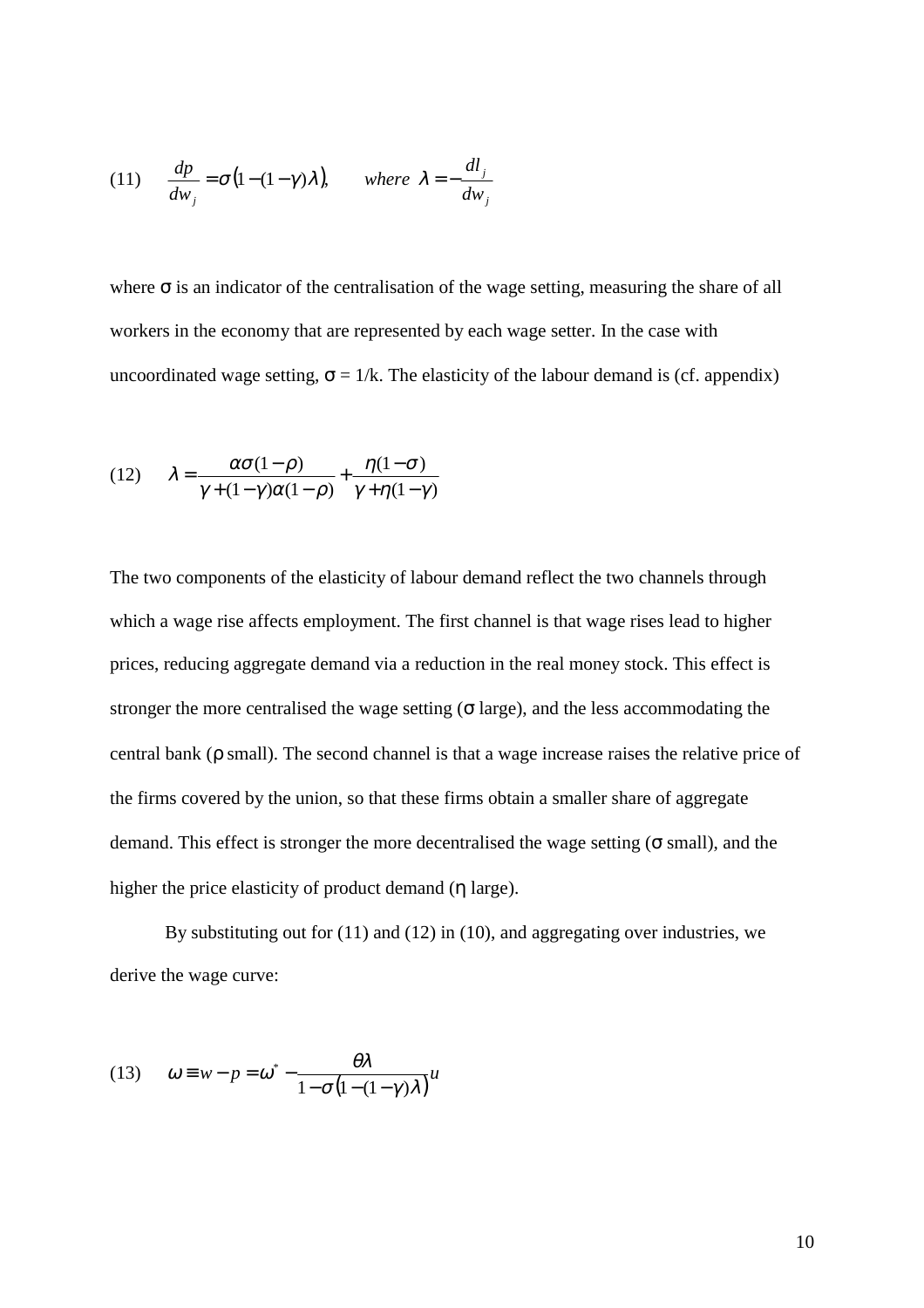Inspection of (13) and (12) shows that the degree of accommodation by the central bank, as measured by ρ, affects the real wage that unions aim at. A strict central bank, ρ small, makes labour demand more elastic ( $\lambda$  large), which induces the union to aim for a lower real wage (for given rate of unemployment); the wage curve in Figure 1 shifts downwards. The reason is that a strict central bank makes a real wage increase more expensive in the form of lost employment, thus all unions shift their choice in favour of wage moderation (as previously shown by Bratsiotis and Martin, 1999, and Soskice and Iversen, 1998,1999).

#### *Equilibrium unemployment*

The equilibrium rate of unemployment is given by the intersection of the price curve and the wage curve, cf. Figure 1. Algebraically, the equilibrium rate of unemployment is derived by combining the price curve (9) and the wage curve (13). The following Proposition is immediate.

**Proposition 1:** The equilibrium rate of unemployment is given by

(14) 
$$
u^* = \frac{\omega^* + \mu - \ln(\gamma) + (1 - \gamma)l^*}{(1 - \gamma) + \frac{\theta\lambda}{1 - \sigma(1 - (1 - \gamma)\lambda)}}
$$

u<sup>\*</sup> is decreasing in θ and λ, and increasing in ρ, μ and  $ω^*$ .

Thus, the equilibrium rate of unemployment is decreasing in union preferences for employment,  $\theta$ , and in the elasticity for labour demand,  $\lambda$ . It is via the latter variable that the monetary rule affects equilibrium unemployment; a strict central bank ( $\rho$  small and thus  $\lambda$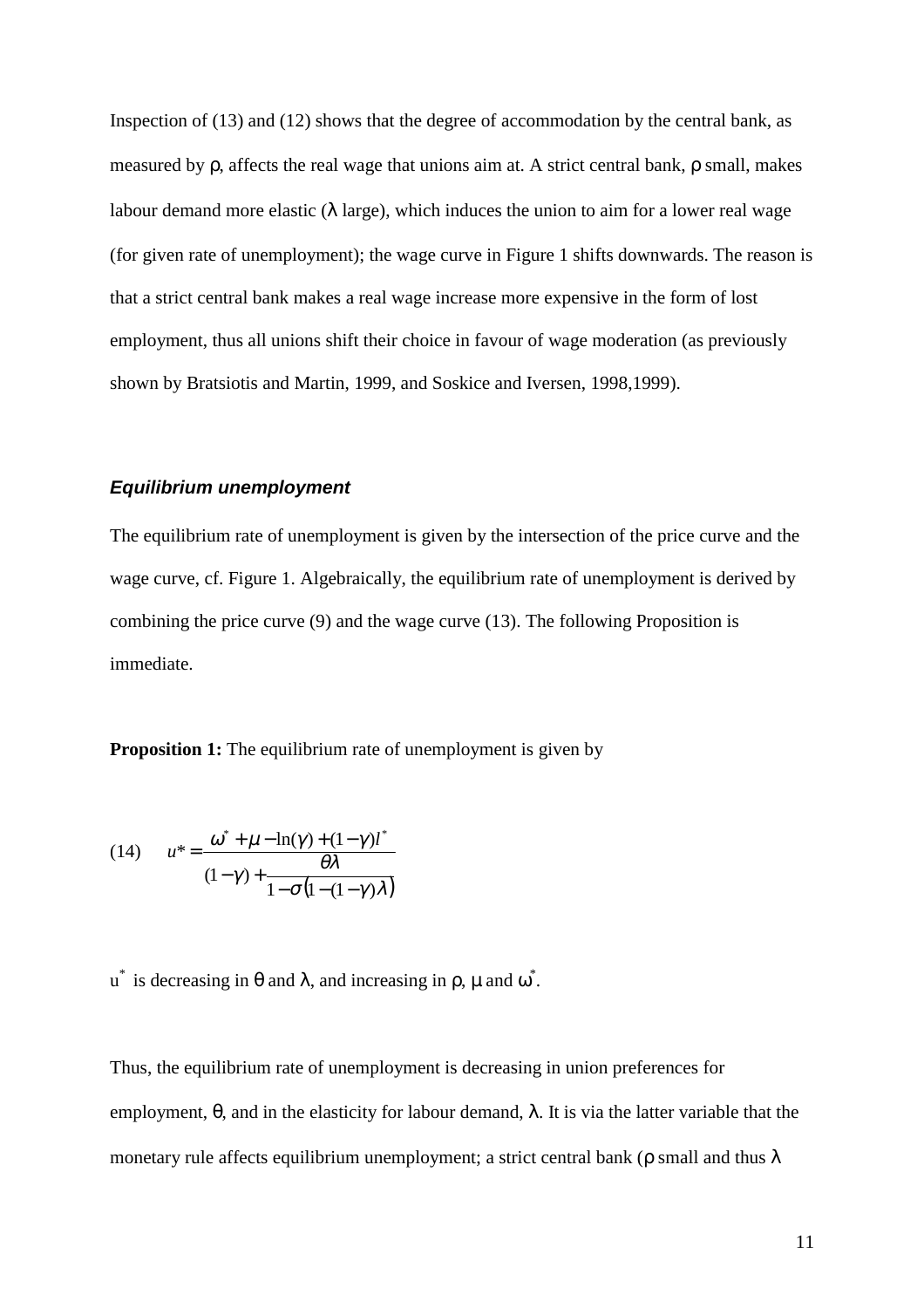large) leads to a lower equilibrium rate of unemployment. Equilibrium unemployment is increasing in the target real wage of the unions,  $\omega^*$ , and in the mark-up of price over marginal costs, µ. So far, the analysis and results follow Bratsiotis and Martin (1999).

#### *Co-ordination in wage setting*

As shown in the surveys of Moene et al (1993) and Calmfors (1993), wage setting by one group of workers involves a number of external effects on the welfare of other workers. In the present model, three of these are incorporated. Higher wages for the workers in one union lead to higher prices of the associated firms, which lead to (i) higher aggregate prices, reducing the purchasing power of other workers; (ii) higher aggregate prices, reducing aggregate demand via a reduction in the real money stock, with a negative impact on labour demand in other firms; (iii) lower relative prices for other firms, with a positive impact on labour demand in other firms. As the first two effects are negative, while the third is positive, the total effect is ambiguous from a theoretical perspective. Thus, the effect of the degree of centralisation,  $\sigma$ , on the equilibrium rate of unemployment as given by (14) is also ambiguous, when one takes into account that the elasticity of labour demand,  $\lambda$ , depends on  $\sigma$ . However, for reasonable parameter values, the two former negative external effects dominate, so that equilibrium unemployment is decreasing in centralisation,  $\sigma$  (cf. simulations below). As mentioned in the Introduction, unemployment being decreasing in centralisation is also consistent with international comparisons and the rhetoric of trade union leaders. In the following, I shall assume that this is the case. Thus, if unions were to co-ordinate their wage setting, they would choose lower wages than they do when wage setting is uncoordinated.

If wage setting is uncoordinated, the real wage and unemployment outcome are derived by inserting  $\sigma^N = 1/k$  in (12) to derive  $\lambda^N$ , and then  $\lambda^N$  and  $\sigma^N$  are inserted in (14) to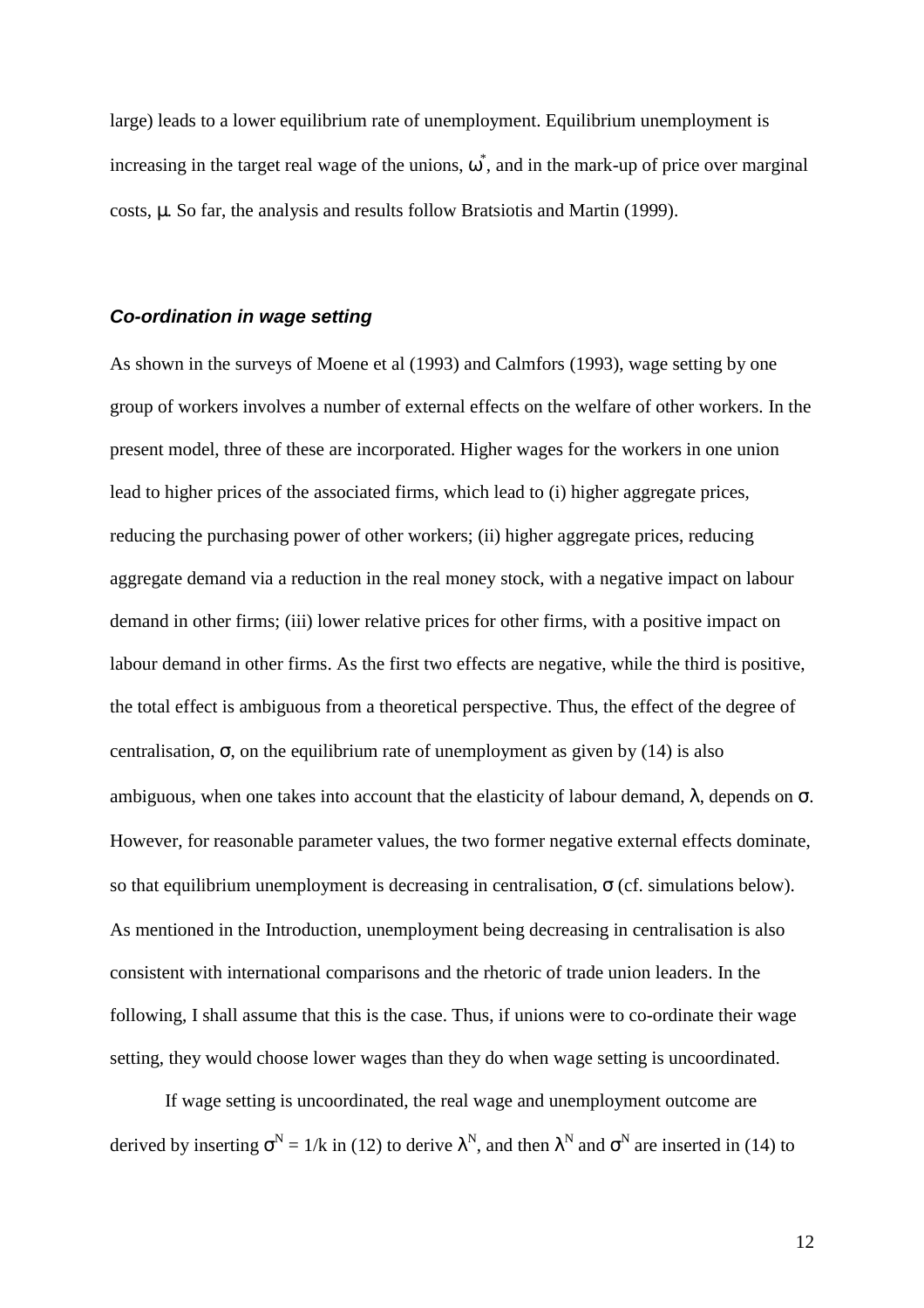derive the equilibrium rate of unemployment u<sup>N</sup>. The associated equilibrium real wage,  $\omega^N =$  $w^N$  -p<sup>N</sup>, is given from the wage curve (13) (substituting out for the equilibrium rate of unemployment u<sup>N</sup> from (14)). Union loss, denoted  $\Omega^N$ , is derived by substituting out for the equilibrium real wage (13) and the equilibrium rate of unemployment (14) in (4)).

The outcome if unions co-ordinate their wage setting, setting the wage that minimises their loss, can be derived in the same way, employing that, under complete co-ordination,  $\sigma^C$ = 1. The loss under co-operation,  $\Omega^C$ , is obviously smaller than the loss associated with uncoordinated wage setting,  $\Omega^N$ . From the discussion above, unemployment and real wages are lower under co-ordination than under uncoordinated wage setting, i.e.  $u^C < u^N$ , and  $\omega^C <$  $\omega^N$ . However, co-operation being desirable is not sufficient to ensure that it is accomplished, and this is the topic of the next section.

# **3 Is co-ordination of wage setting feasible?**

One possible way of ensuring co-operation would be if the unions could sign a binding agreement on their wage setting. This, however, does not seem very realistic; a possible reason is the legal difficulties that would be involved, in view of the fact that collective agreements in reality are much more complicated than what is captured by the single wage rate in the present model.<sup>5</sup> Another solution would be joint wage setting, i.e. that all unions bargain collectively with the employers. To some extent this does occur. For example, in Norway, all industry unions in LO occasionally bargain jointly. However, while economywide, joint negotiations might solve the co-ordination problem, it would also involve many additional complexities. One problem might be that the industry unions have different views

<sup>&</sup>lt;sup>5</sup> However, on rare occasions, e.g. in Norway in 1988-89, unions may accept legal restrictions on wage and price growth imposed by the government.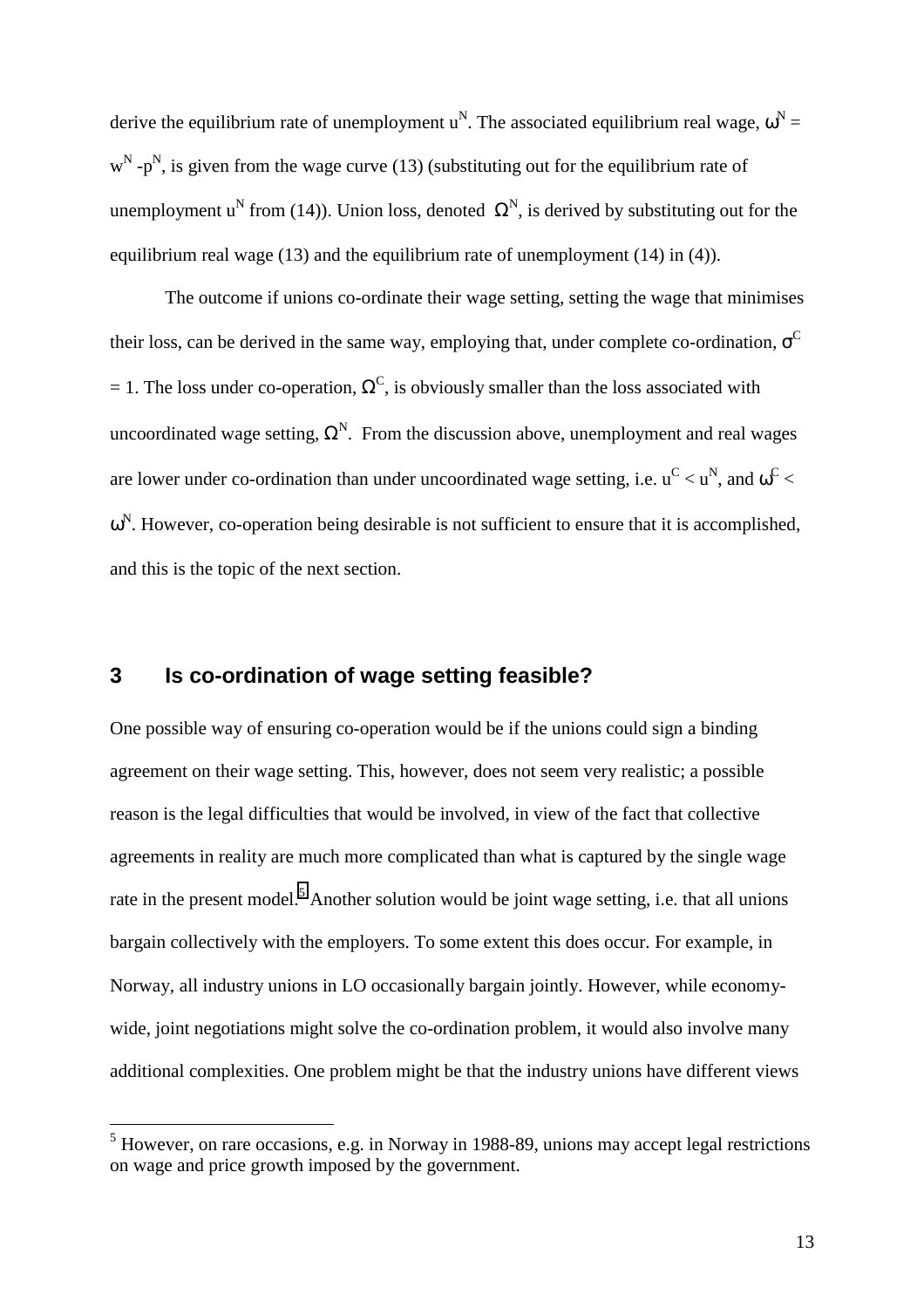on other issues than wages, for instance regulation of part time work, manning ratios, flexible working hours etc, that might be easier to solve in separate negotiations. A second problem is that there is usually some scope for wage increases after the wage settlements (wage drift), and the scope for wage drift varies among the unions. Thus not even joint negotiations would solve all co-ordination problems. A third problem is that joint negotiations might affect relative wages; there appears to be a robust empirical regularity that joint wage setting reduces wage dispersion, cf. Wallerstein (1999). Thus, high wage industries may not want joint wage negotiations.

A third solution, suggested by Soskice and Iversen (1998), is that one union acts as a wage leader vis-à-vis the rest of the labour market. However, as will be further discussed in section 4 below, this solution begs the question of why other unions will follow the leader. In the formal model, I shall neglect all these alternative solutions, and consider whether cooperation can be accomplished when each union always have the option of deviating from the co-operative solution.

As wage determination takes place simultaneously in all industries, any one union can deviate from the co-operative agreement and set a higher wage. This will not be discovered until the other unions have set their wage. Thus, if the wage setting in one year is viewed in isolation, an agreement among the unions that they will all set the lower wage associated with the co-operative equilibrium will not be credible. Each union prefers a higher wage for itself irrespective of the wage set by the other unions. Thus a prior agreement on wage moderation among the unions does not affect the fact that the unique one-shot Nash equilibrium in the wage setting game among the unions is the uncoordinated equilibrium derived above. All unions set the wage specified in (13) above, in the correct anticipation that the other unions will to the same.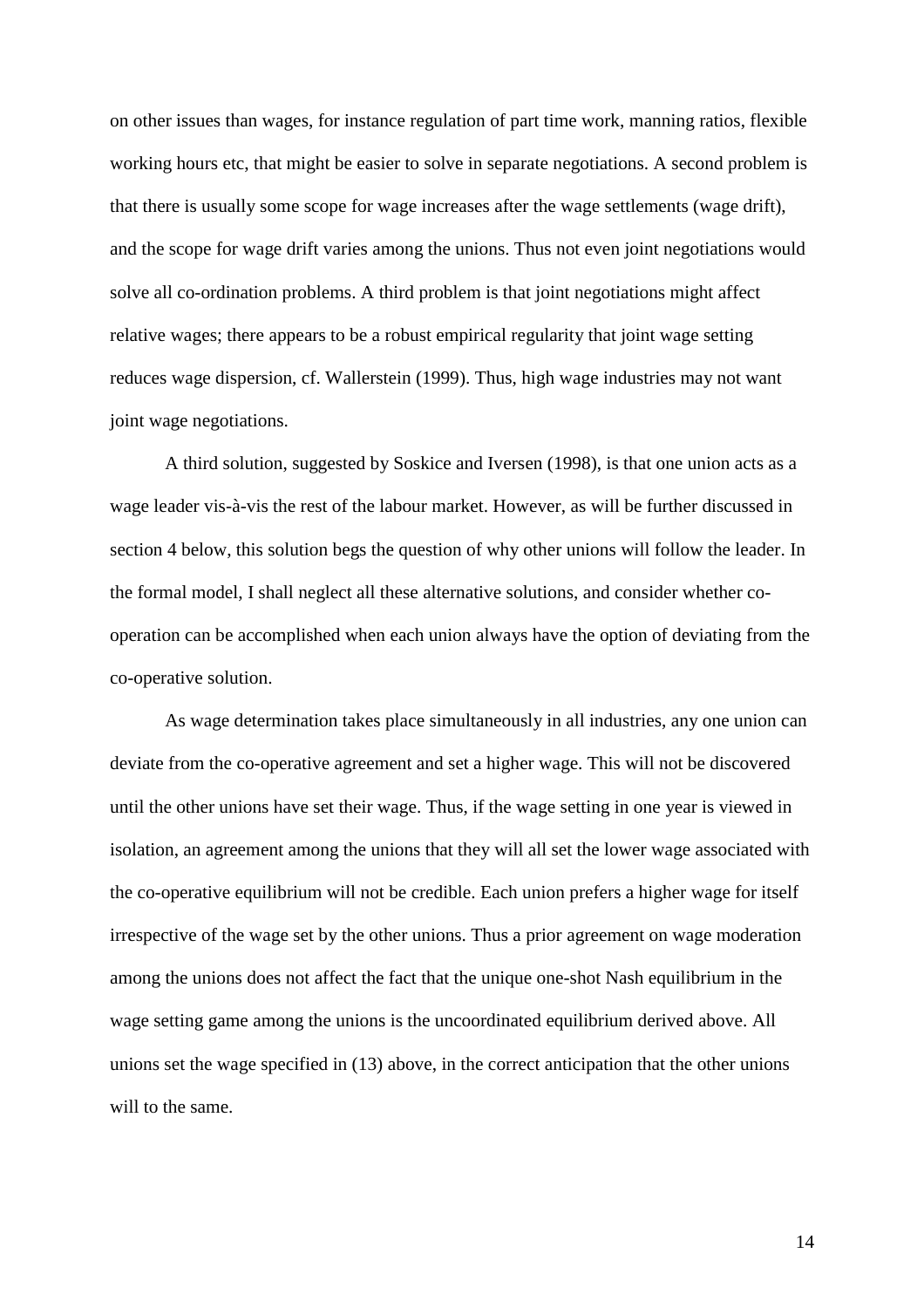However, the main issue of the present section is that unions are also concerned about the future consequences of their behaviour. To analyse this, we must specify the overall objective of a representative union j, which is to minimise the discounted sum of annual losses

(15) 
$$
\sum_{t=0}^{\infty} \delta^t \Omega_{jt} \quad \text{where } \delta = \frac{q}{1+\beta}, \quad 0 < \delta, q, \beta < 1
$$

The discount factor  $\delta$  consists of two elements. The pure rate of time preference, as measured by the discount factor  $1/(1+\beta)$ , and the probability that the game ends, and a new game starts, *q* . The start of a new game may be associated with the replacement of the leaders of the unions, or that an important exogenous event takes place that makes the unions re-consider any agreement on wage moderation, and if necessary resume a co-operative solution after a breakdown (cf. discussion below).

The game can now be analysed as a repeated game, where the annual wage setting is repeated over an infinite horizon of years (subject to the exogenous probability that the game ends, and a new game starts). The assumption that the horizon is infinite is the appropriate in this setting, because the notion that there exists a final period, where unions can neglect the future consequences of their behaviour, seems implausible in this setting (cf. Osborne and Rubinstein, 1990, page 54).

To derive the equilibrium of the game, it is convenient to define some further notation. Let  $\Omega^D(\rho) = \Omega(w^D(\rho); w^C(\rho), \rho)$  denote the annual loss of a deviating union that sets  $w^D(\rho)$  $>$  w<sup>C</sup>( $\rho$ ), while all other unions set the wage that minimises their joint loss, w<sup>C</sup>( $\rho$ ), and the rate of monetary accommodation takes the value  $\rho$ . (w<sup>D</sup> is to be thought of as the optimal deviation. I shall not derive  $w^D$  explicitly, as this is not necessary for our purposes.) As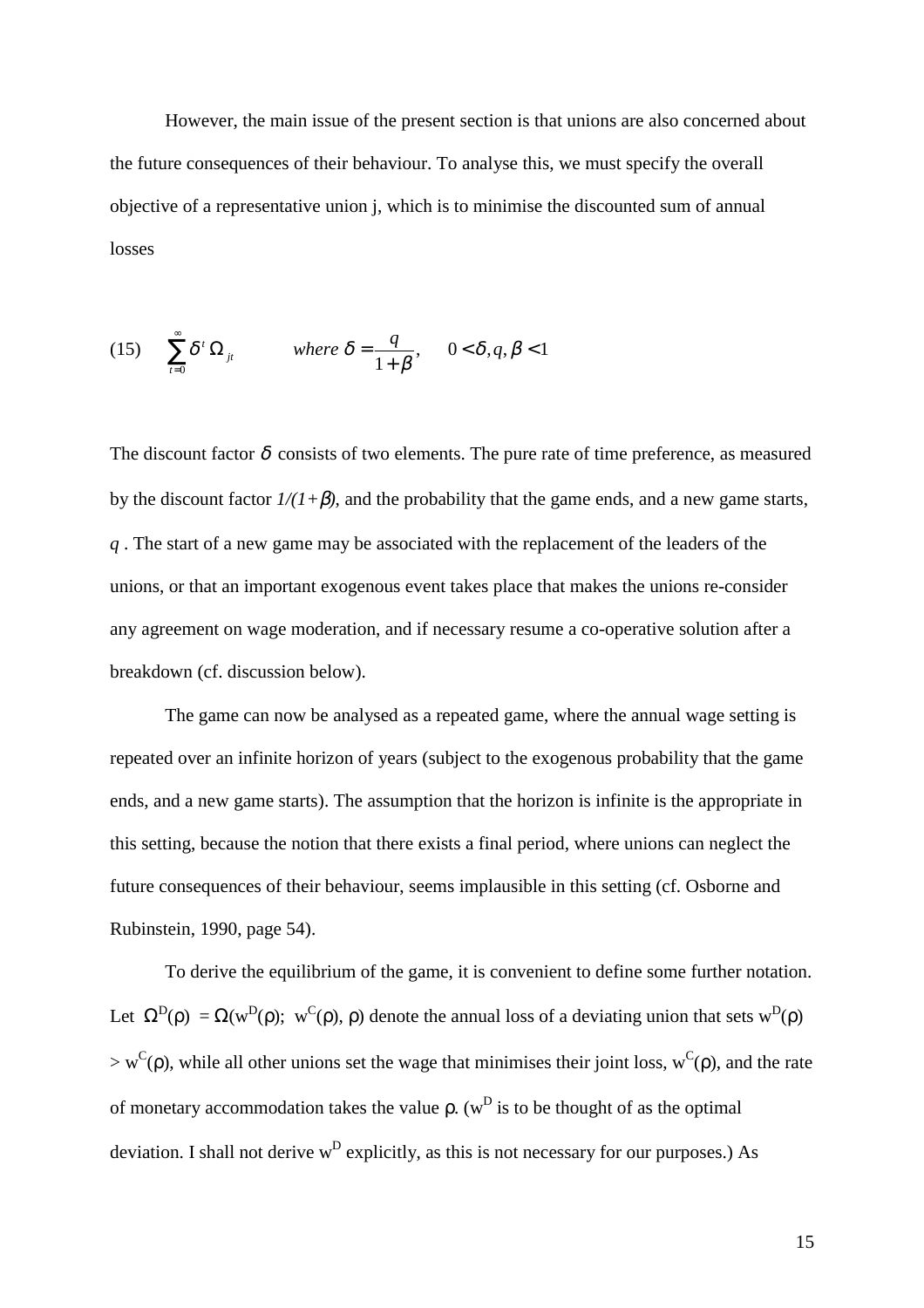observed above the annual loss of the unions is  $\Omega^{N}(\rho) = \Omega(w^{N}(\rho); w^{N}(\rho), \rho)$  under uncoordinated wage setting, and  $\Omega^C(\rho) = \Omega(w^C(\rho); w^C(\rho), \rho)$  under the co-operative agreement. From the discussion above, it is clear that  $\Omega^D(\rho) < \Omega^C(\rho) < \Omega^N(\rho)$ .

Consider now the following strategy for the unions:

1. Co-operate by setting  $w^C(\rho)$  until some union alone deviates from co-operation.

2. If some union alone has ever deviated from co-operation, then never co-operate (that is, set  $w^N(\rho)$ ) until a new game starts.

Thus, if one of the unions deviates from the agreement, all unions revert to the one-shot Nash equilibrium (this is the standard trigger strategy, cf. Friedman, 1986). This strategy will support a subgame perfect equilibrium if unions incur a higher (or equal) discounted total loss by deviating from the agreement, inducing a reversion to the uncoordinated one-shot Nash equilibrium, than by sticking to the agreement. This condition is equivalent to

$$
(16)\qquad \frac{\Omega^D(\rho) - \Omega^C(\rho)}{\Omega^C(\rho) - \Omega^N(\rho)} \le \frac{\delta}{1 - \delta}
$$

The numerator on the left hand side of (16) indicates the reduced loss of a deviation in the year of deviation, while the denominator indicates the higher annual loss in subsequent years. The expression on the right hand side reflects that the gain of a deviation is immediate, but only once, whereas the subsequent loss is delayed, but may go on for a long time. Let  $\delta^*(\rho)$ denote the value of the discount factor for which (16) holds with equality. The following Proposition is immediate from the analysis of trigger strategy equilibria (cf. Friedman, 1986).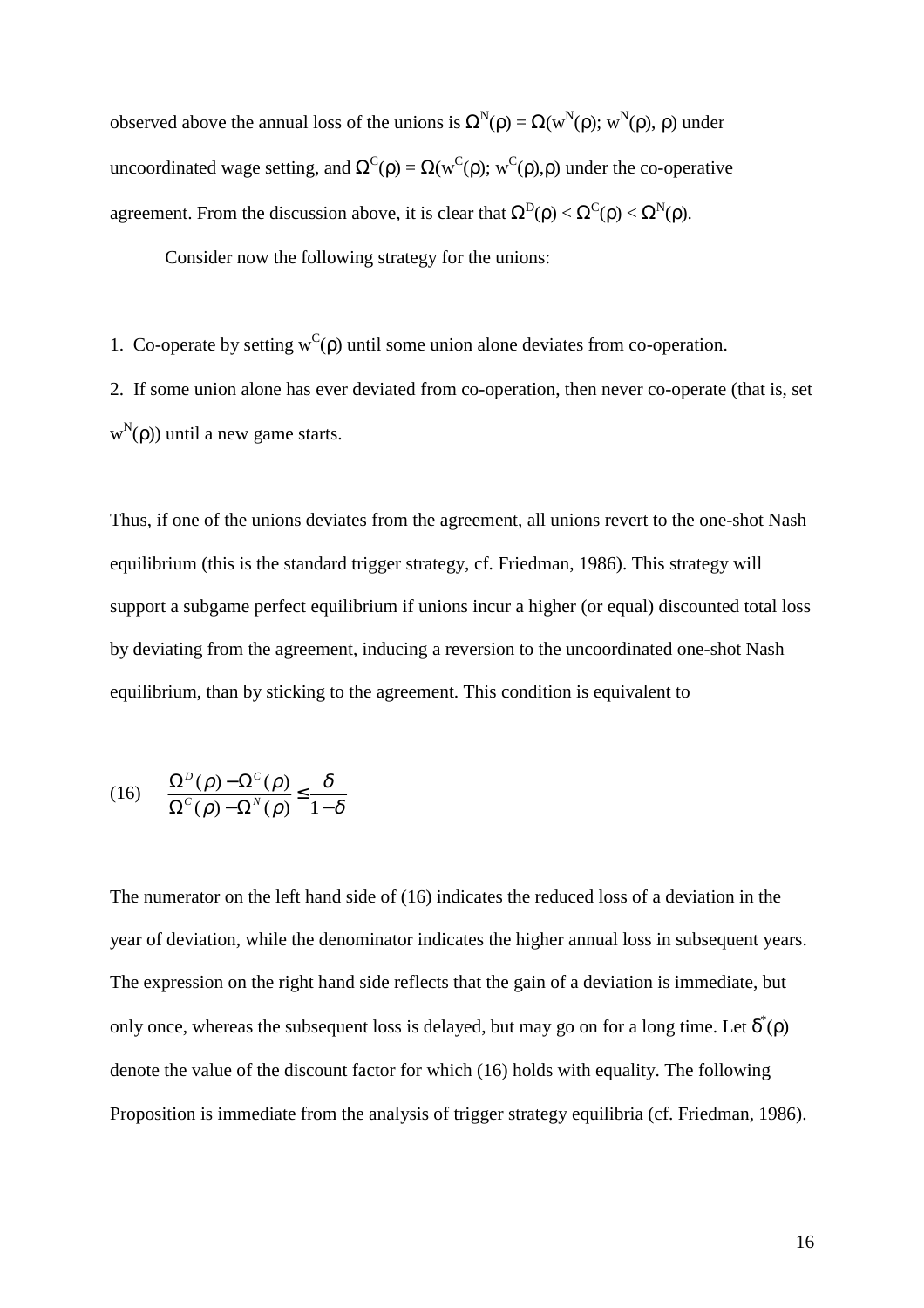**Proposition 2:** There exists a unique critical value  $\delta^*(p) \in (0,1)$  such that co-operation is sustainable as a subgame perfect equilibrium under the strategy defined above if and only if  $\delta$  $\geq \delta^*(\rho)$ .

Thus, the critical value for the discount factor depends on the degree of monetary accommodation, ρ. Both the temptation to deviate, as measured by the numerator of the right hand side of (16), and the subsequent costs associated with a breakdown of co-operative wage moderation, depend on ρ. A number of effects are present. First, ρ affects wage setting in symmetric equilibrium: a lower value of ρ (stricter central bank) leads to lower wages and lower unemployment, raising union welfare. Thus, a lower value of ρ mitigates the detrimental effect of uncoordinated wage setting. Secondly, ρ affects the gain from a deviation, via three channels. A lower value of  $ρ$  increases  $λ$ , which implies that (i) a wage rise has stronger negative effect on employment (this reduces the gain from a deviation), (ii) a wage rise has smaller impact on aggregate prices (this increases the gain from a deviation). (iii) A lower value of ρ reduces real wages and unemployment under co-ordination, so that the real wage is farther from its target value, while unemployment is closer to its target value. This increases the gain from a deviation. Thirdly, ρ affects price setting: a lower value of ρ reduces the mark-up by increasing the price elasticity. This is advantageous for the unions irrespective of the degree of co-ordination.

Despite its simplifying assumptions, the solution of the model is fairly complex, and I have been unable to sign the total effect unambiguously analytically.

The numerical simulations in Table 1 illustrate the properties of the model. Because of the highly stylised nature of the model, the magnitudes of the differences cannot be taken seriously. Yet the simulations provide a rough indication of the effects that are at work. The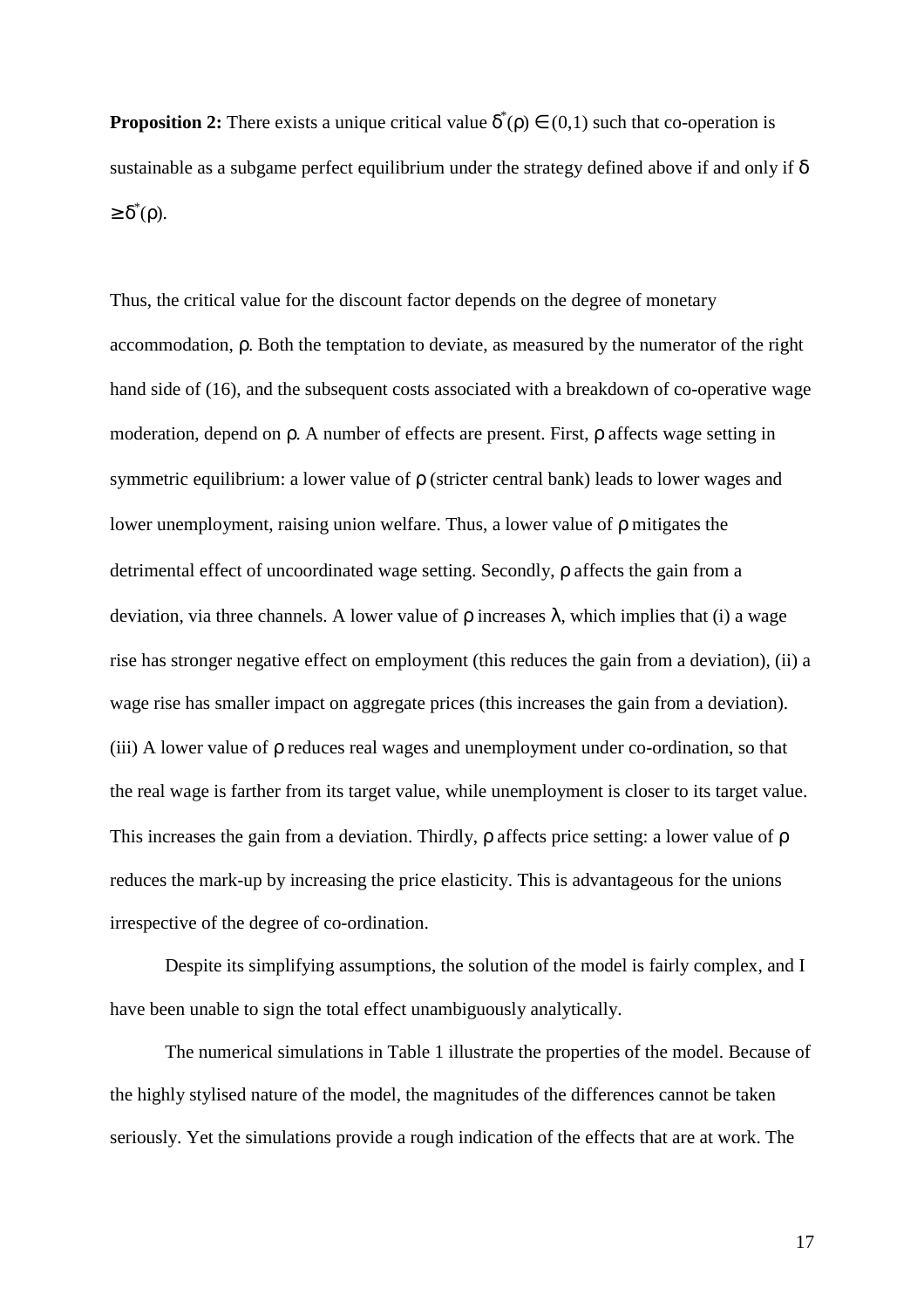main results are apparent from the three columns to the left of the Table, which presents the equilibria for three different degrees of monetary strictness ρ.

- Vertical comparisons within each column shows that co-ordination leads to lower unemployment, lower real wages, and lower union loss than does uncoordinated wage setting. The effect is large: as indicated by the left column ( $\rho = 0.5$ ), unemployment under co-ordination,  $u^C$ , is 4 percent compared to 19 percent under uncoordinated wage setting, u N.
- Horizontal comparison shows that a stricter central bank (lower ρ), leads to lower unemployment, lower real wages, and lower union loss, if the degree of co-ordination is kept constant. The effect is small under co-ordination: E.g.  $u^C = 0.0425$  for  $\rho = 0.5$  and  $u^C$  $= 0.0423$  for  $\rho = 0$ . The difference is, however, somewhat larger under uncoordinated wage setting, e.g.  $u^N = 0.191$  for  $\rho = 0.5$  and  $u^N = 0.177$  for  $\rho = 0$ .
- The bottom row shows that the critical value of the discount factor,  $\delta^*$ , above which coordination is sustainable as a subgame perfect equilibrium, is decreasing in ρ. This is the main result of the paper. As an illustration, in the base case, if  $\delta$  is in the interval between 0.144 and 0.165, co-ordinated wage restraint is sustainable if  $\rho = 0.5$ , but not if  $\rho = 0$ . (If  $\delta$ is below 0.144, co-ordinated wage restraint is sustainable for both values of  $\rho$ , if  $\delta$  is above 0.165, it is sustainable for neither.) This reflects that the gain from co-ordination is greater for a higher value of  $\rho$  (the difference between  $\Omega^C$  and  $\Omega^N$  is greater for higher values of ρ).
- The eight columns to the right in Table 1 show that the qualitative results are not sensitive to the specific parameter values. Additional simulations with other variations of the parameter values (not reported) always give the same qualitative picture.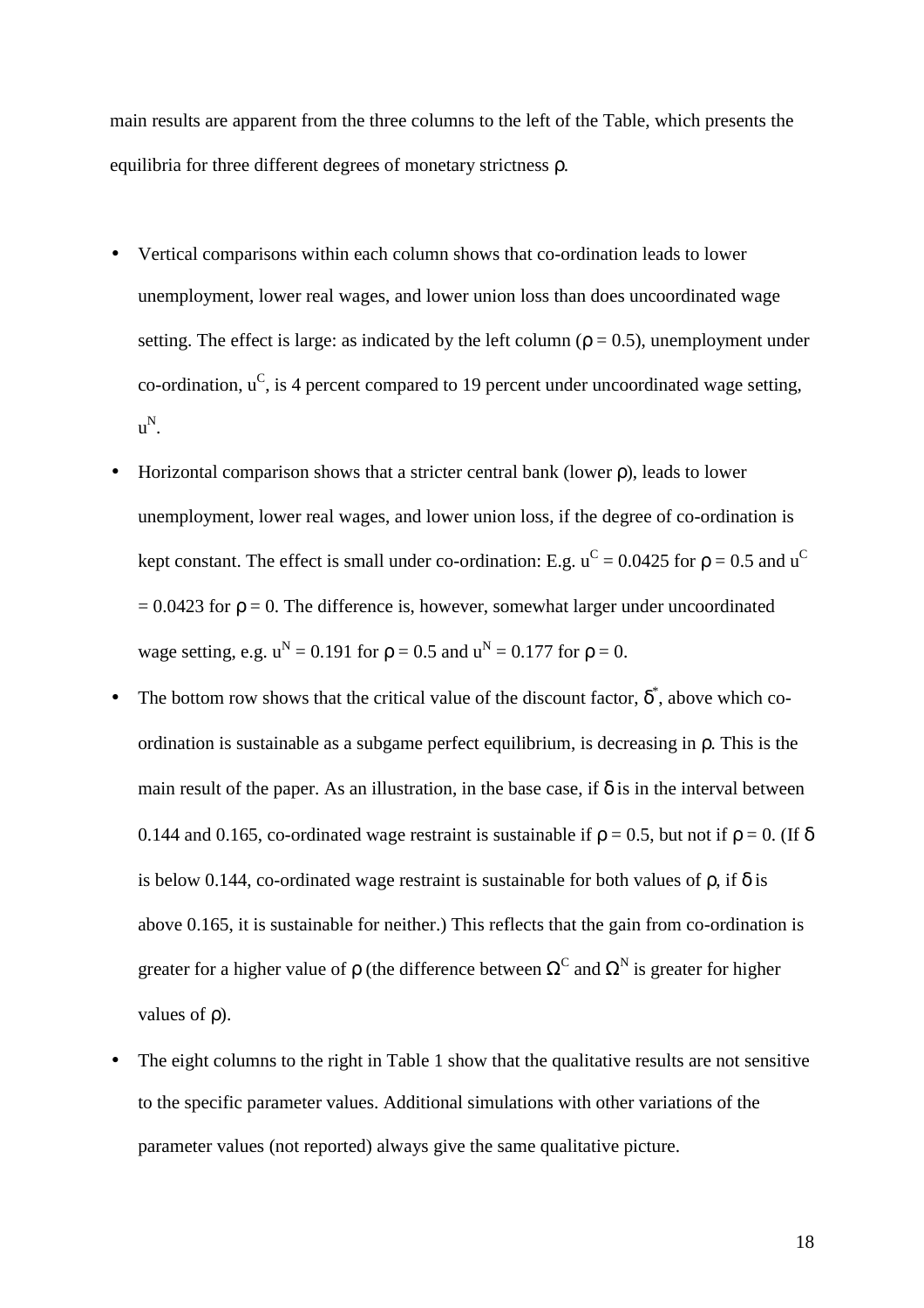|                       | <b>Basis</b> | <b>Basis</b> | <b>Basis</b> | $\alpha=0.5$ | $\alpha=0.5$ | $n=10$   | $n=10$     | $\sigma^N =$ | $\sigma^N =$ | $\eta = 3$ | $\eta = 3$ |
|-----------------------|--------------|--------------|--------------|--------------|--------------|----------|------------|--------------|--------------|------------|------------|
|                       |              |              |              |              |              |          |            | 0.05         | 0.05         |            |            |
|                       | $p=0.5$      | $\rho = 0$   | $p = -0.5$   | $p=0.5$      | $\rho = 0$   | $p=0.5$  | $\rho = 0$ | $p=0.5$      | $\rho=0$     | $p=0.5$    | $\rho = 0$ |
| $u^C$                 | 0.0425       | 0.0423       | 0.0421       | 0.0427       | 0.0425       | 0.0467   | 0.0443     | 0.0425       | 0.0423       | 0.0216     | 0.0215     |
| $u^N$                 | 0.191        | 0.177        | 0.167        | 0.199        | 0.191        | 0.209    | 0.186      | 0.198        | 0.194        | 0.062      | 0.061      |
| $\overline{\Omega^C}$ | 1.010        | 1.001        | 0.991        | 1.015        | 1.010        | 1.220    | 1.094      | 1.010        | 1.001        | 0.260      | 0.259      |
| $\Omega^N$            | 1.065        | 1.046        | 1.030        | 10.077       | 1.065        | 1.286    | 1.144      | 1.071        | 1.058        | 0.264      | 0.263      |
| $\omega^C$            | $-1.418$     | $-1.411$     | $-1.405$     | $-1.422$     | $-1.418$     | $-1.558$ | $-1.476$   | $-1.418$     | $-1.411$     | $-0.719$   | $-0.718$   |
| $\omega^N$            | $-1.396$     | $-1.391$     | $-1.386$     | $-1.398$     | $-1.396$     | $-1.534$ | $-1.455$   | $-1.395$     | $-1.389$     | $-0.713$   | $-0.712$   |
| $\delta^*$            | 0.144        | 0.165        | 0.184        | 0.132        | 0.144        | 0.132    | 0.159      | 0.150        | 0.156        | 0.099      | 0.102      |

**Table 1**: Numerical simulations in Gauss. Unemployment (u), union loss (Ω), and the real wage  $(\omega)$  under uncoordinated (N) and co-ordinated (C) wage setting, for different values of the degree of monetary accommodation,  $\rho$ .  $\delta^*$  is the critical value of  $\delta$  that yields equality in equation (16).  $\delta^*$  is calculated based on the approximation that the numerator in (16) is approximated by  $\frac{3\pi i}{2}$   $\frac{1}{2}$   $\Delta$ ∂ ∂Ω *j*  $C$  *C j w*  $\frac{(w^C; w^C, \rho)}{2}$  , where  $\Delta$ =0.01, except in the simulations with  $\eta$ =3, where  $\Delta = 0.001$ .<sup>6</sup> The top row indicates difference from base model. The second row indicates degree of monetary accommodation ρ. The base model has the following parameter values: α=1, γ=0.85, σ<sup>c</sup>=1, σ<sup>N</sup>=0.2, n=100, η=1.5, ω\*=0.

Thus, the simulations indicate that under a strict central bank, unions must be more

far-sighted for co-ordinated wage restraint to be sustainable, than if the central bank is accommodating. A main reason is that the consequences of uncoordinated wage setting are more detrimental if the central bank is accommodating. One implication is that the relationship between equilibrium unemployment and central bank strictness may be nonmonotonic. For a given degree of co-ordination in wage setting, a more accommodating monetary regime is likely to lead to higher unemployment. However, at some point a more accommodating regime may induce co-ordinated wage restraint, leading to much lower equilibrium unemployment.

 $\overline{6}$  Note that the optimal deviation is not w<sup>N</sup>, because if a union were to deviate from an equilibrium it would be the only deviator, so other unions would not set  $w^N$  to which  $w^N$  is the best reply.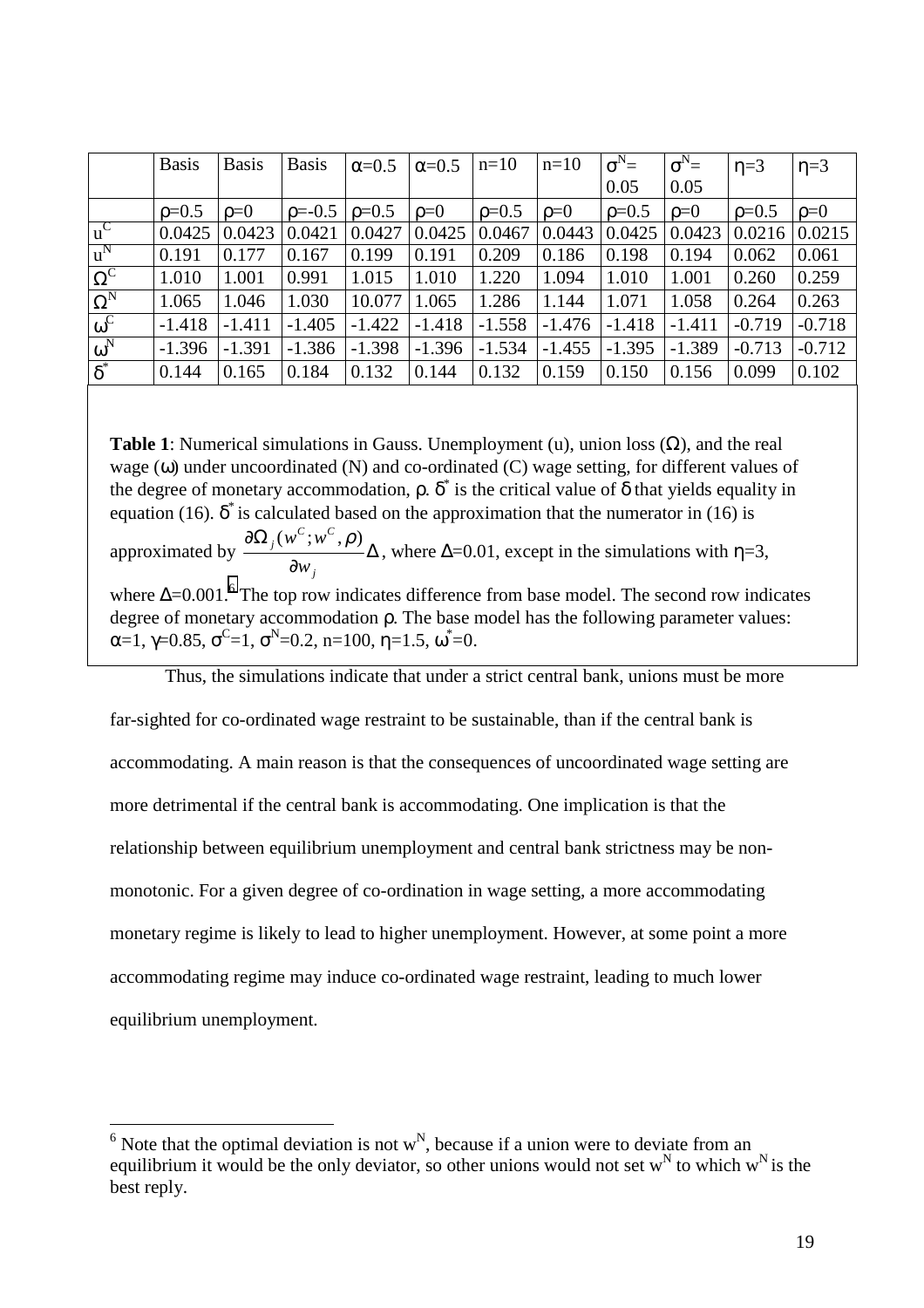#### *Discussion*

Proposition 2 and the numerical simulations should not be taken to imply that the monetary regime is the only, or even the most important, factor that determine whether co-ordination of wage setting is feasible. Holden and Raaum (1991) explore this question more generally, within a similar theoretical framework, and conclude that co-ordinated wage restraint is easier to achieve if, among other things, union density (and coverage) is high (because the consequences of uncoordinated wage setting are worse), and if the political climate is stable (because co-ordination is more likely to be long lasting; in the formal model, this corresponds to the probability that a new game starts, q, is small).

An alternative view of co-ordination in wage setting among individual unions is that one union acts as a wage leader vis-à-vis the rest of the labour market (Soskice and Iversen, 1998). If one union is wage leader, and all other unions follow mechanically, the situation is essentially as if wage setting were completely centralised. However, this view begs the question of why other unions follow the line initiated by the leader. If the leader is not certain that the other unions will follow the leader, this will clearly affect the wage setting of the leader. The leader may then set higher wages than it would prefer in a co-ordinated equilibrium, because of a fear that if it sets a lower wage increase, this will be exceeded by subsequent wage setters. The problems union leaders may face when they try to restrain wages is illustrated by a statement of the leader of the Norwegian unions' confederation LO (the largest union confederation, which usually acts as a wage leader in Norwegian wage setting), that the total wage increase had been too high (Halvorsen, 1986). Another example of this dilemma is from Swedish wage setting in 1995: During the negotiation process in the engineering industry (which usually is the leading sector), the negotiators were surprised by an agreement in the forest industry giving a substantially higher increase than the mediators had planned in the engineering industry (Elvander, 1997).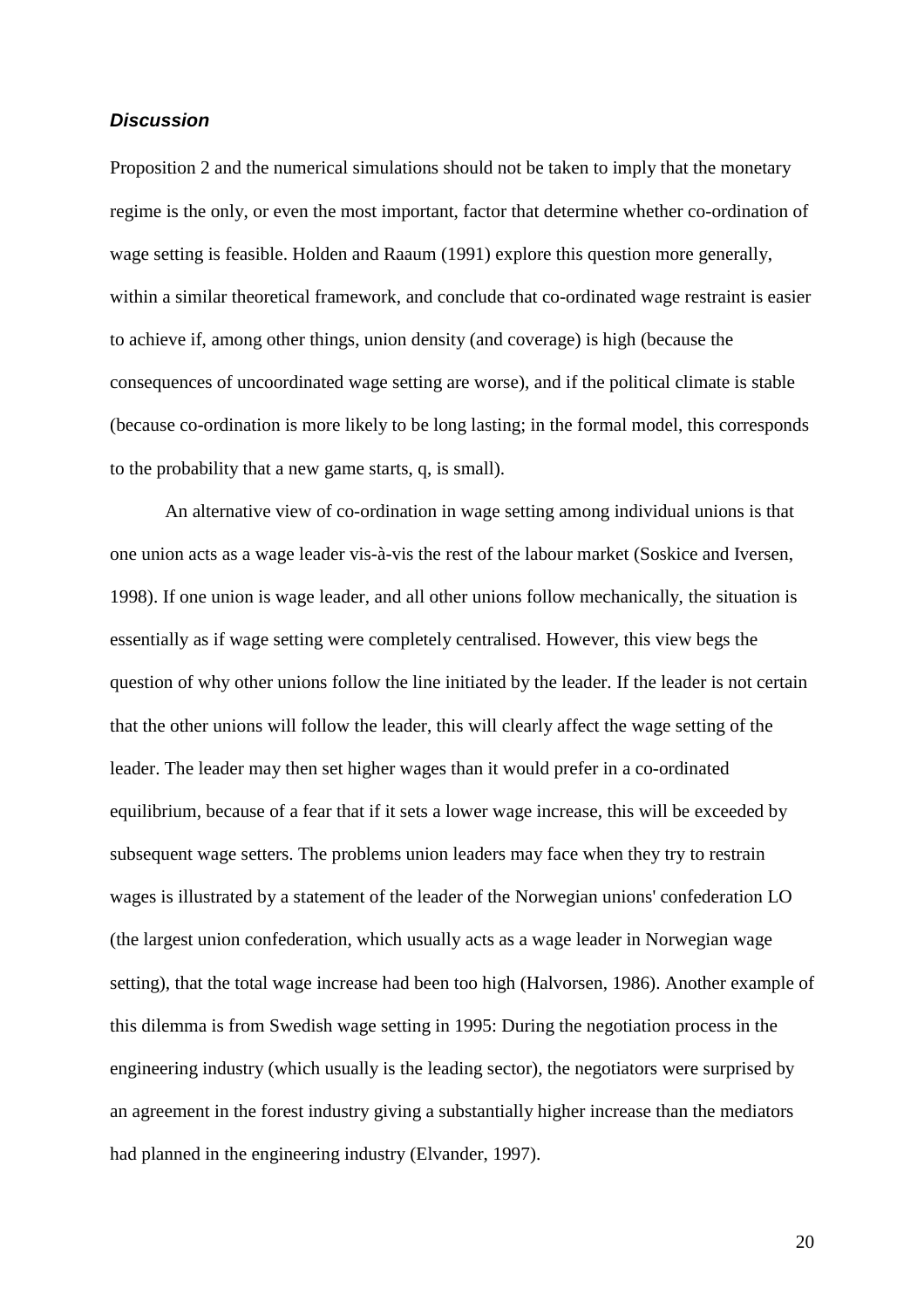Note that a wage setting sequence where one union acts as a wage leader is not incompatible with the analysis in the present paper, as long as the concern for whether subsequent wage setters set higher wages is a restriction on the wage setting of the leader. In other words, within the framework of the present paper, co-ordinated wage restraint with one union being the leader is sustainable as long as all the other unions do not gain from deviating from the line of the leader. On this explanation, wage restraint by one union being the leader might be facilitated under an accommodating central bank, as the costs of a deviation, inducing a breakdown of the wage restraint, would be more severe.

Soskice and Iversen (1998) use Germany as their leading example that a strict central bank may induce co-ordinated wage restraint. In contrast, I would argue that because Bundesbank has disciplined wage setters, their incentive to further co-ordinate wage setting has been weakened. To what extent wage setting in Germany has been co-ordinated (relative to other European countries) is not obvious (see indices in section 4 below). But relatively speaking wage setting in Germany has not been restrained: over the period 1981 to 1998, unit labour costs in German manufacturing increased by 31 percent relative to other countries (OECD Economic Outlook June 1999, Annex Table 44).

The result that there are circumstances under which co-ordination in the wage setting is feasible with an accommodating central bank but not with a strict central bank, may seem surprising and unrealistic. However, it is important to keep in mind that I compare monetary regimes with a common monetary target, and under precommitment. In contrast, in Holden (1991a), I show that under an exchange rate target, co-ordination of wage setting may be more difficult to achieve if the exchange rate target is not credible.

Proposition 2 is based on the presumption that union behaviour can be described by a trigger strategy equilibrium. However, trigger strategy equilibria have been criticised because they are not "renegotiation proof", in the sense that if a deviation were to occur, the unions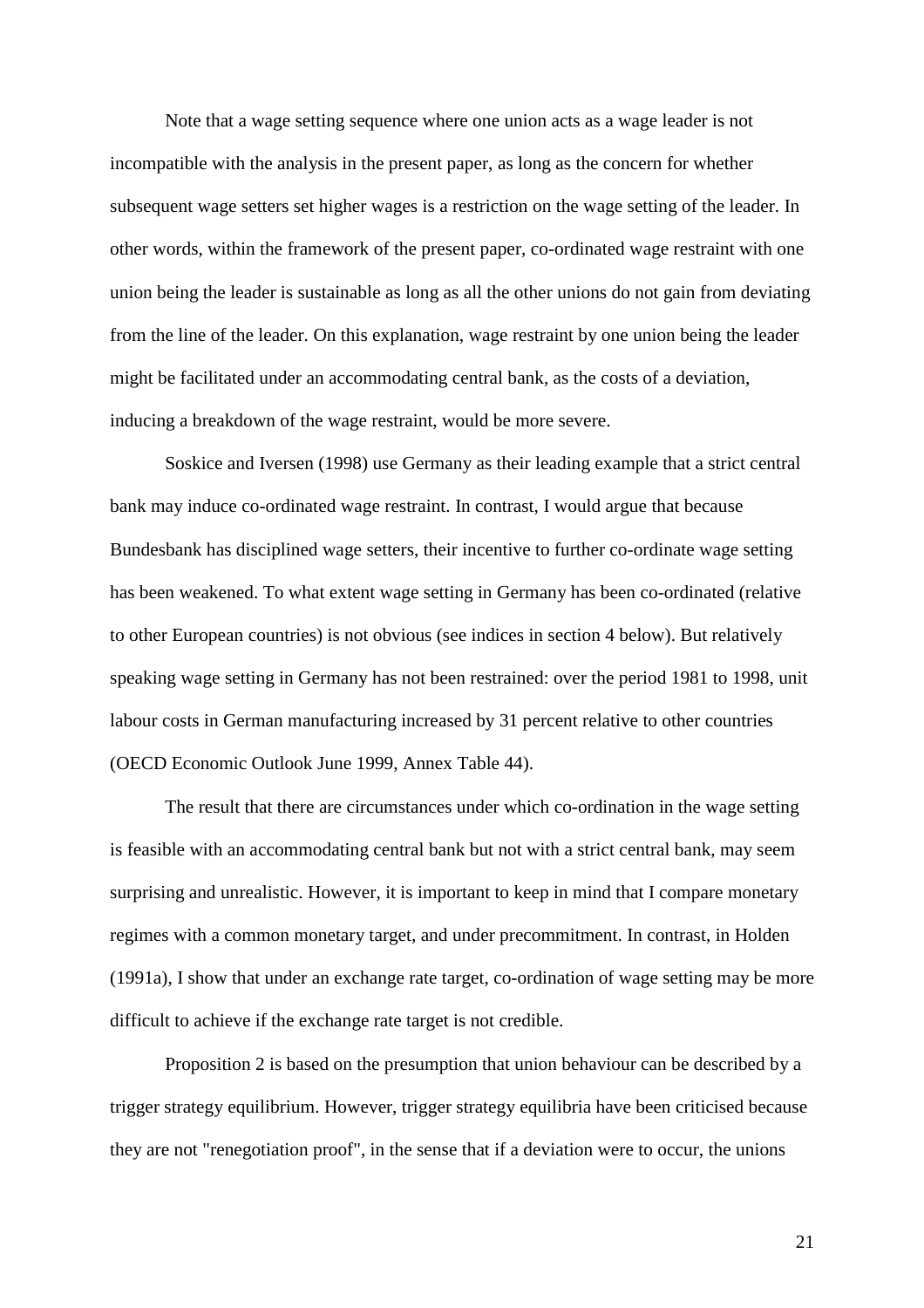would nevertheless have an incentive to co-operate in the following period. If unions were to anticipate that they would co-operate even after a deviation, a deviation would involve no costs, and in this case the co-operation would not be sustainable in the first place (Farrell and Maskin, 1989). This argument may seem compelling in an analysis of perfectly rational players. However, renegotiation proofness is probably not an appropriate requirement in models of union behaviour. It would be very difficult for the leadership of a union to suggest wage moderation if another union had defected the previous year. Arguments like "Last year was a mistake, but they promise that this year…." will probably have trouble convincing the rank and file. Thus, a deviator cannot be certain that a deviation will be "forgotten". I find it more realistic to assume that whether or not it is possible to resume an agreement after a breakdown is determined by other aspects, rather than being inferred directly from assumptions concerning union behaviour. The best would be to have an explicit model of these other aspects, but in the absence of this, I let this be determined by an exogenous random variable.

The analysis can also be criticised from the opposite angle, that they assume too much rationality on behalf of the unions. It is true that in the real world, unions that compete for members, or union leaders that are pushed by a militant membership, may have limited scope for wage moderation. Yet it would be both unrealistic and in contrast to the standard approach in economics to assume from the outset that agents like unions neglect the future consequences of their behaviour. How much weight unions give to the future consequences is, however, an empirical matter; in my model this would be captured by the discount factor δ.

## **4 Theory and data**

The main empirical prediction of this paper is that wage setting is less likely to be coordinated in countries with a strict monetary policy. Now both co-ordination in wage setting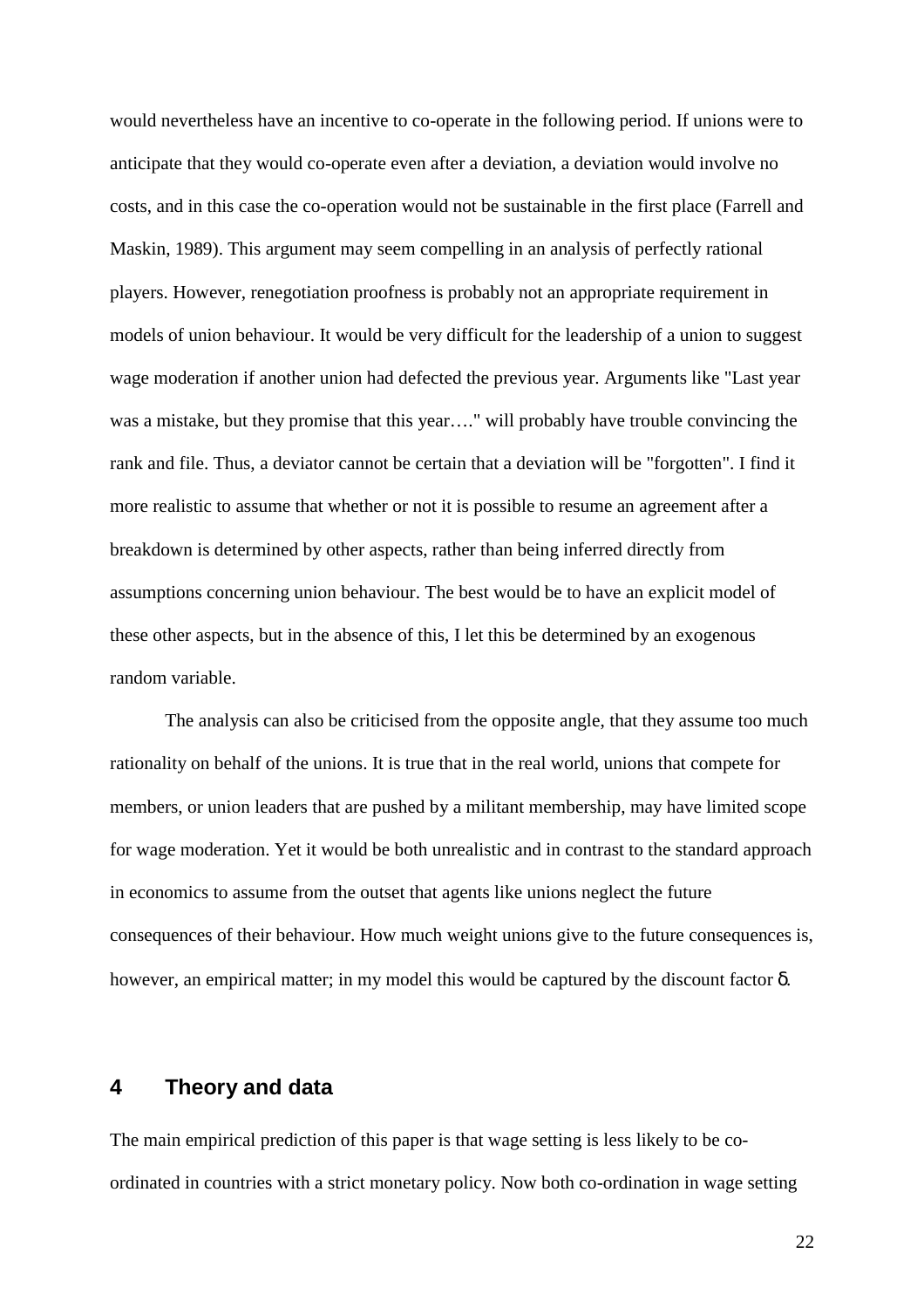and the strictness of monetary policy are in practice rather complex concepts, that are difficult to measure empirically. A host of different empirical measures exists. Regarding wage setting, various scholars have focussed on corporatism, centralisation or co-ordination (see discussion of empirical measures in OECD, 1997). Centralisation may also to some extent correspond to the co-ordination of the formal model in section 3, as some unions may choose joint negotiations (centralisation), and then co-ordinate with independent unions.<sup>7</sup> Cukierman (1992) and Iversen (1999) discuss various measures of the strictness of monetary policy/central bank independence. A striking feature for both wage setting and monetary regime is that the ranking of countries is often rather sensitive to the operational definition that is chosen.

Due to the large problems associated with empirical measurement, a robust investigation requires an extensive study of the relationship between different specifications of both concepts. This is outside the scope of the present study. Here I shall take a less ambitious approach, and show the relationship between some of the specifications used in the literature. Figure 2 shows the position of 15 OECD countries on centralisation in wage setting and hard currency regimes, based on data from Iversen (1999). Some countries have a very decentralised wage setting (observations to the left in the figure), often with small union density, and in most of these countries co-ordination of wage setting is not an issue irrespective of monetary regime. However, for the observations of countries with medium and high degree of centralisation of wage setting, there is a clear tendency that a softer currency is associated with more centralised wage setting. This is consistent with the prediction of the

 $\overline{a}$ 

 $<sup>7</sup>$  Furthermore, unions' choice of degree of centralisation may also depend on the monetary</sup> regime in a related way: centralisation may involve costs in the form of reduced flexibility and independence, but unions may nevertheless prefer centralisation if the costs of uncoordinated wage setting are too large.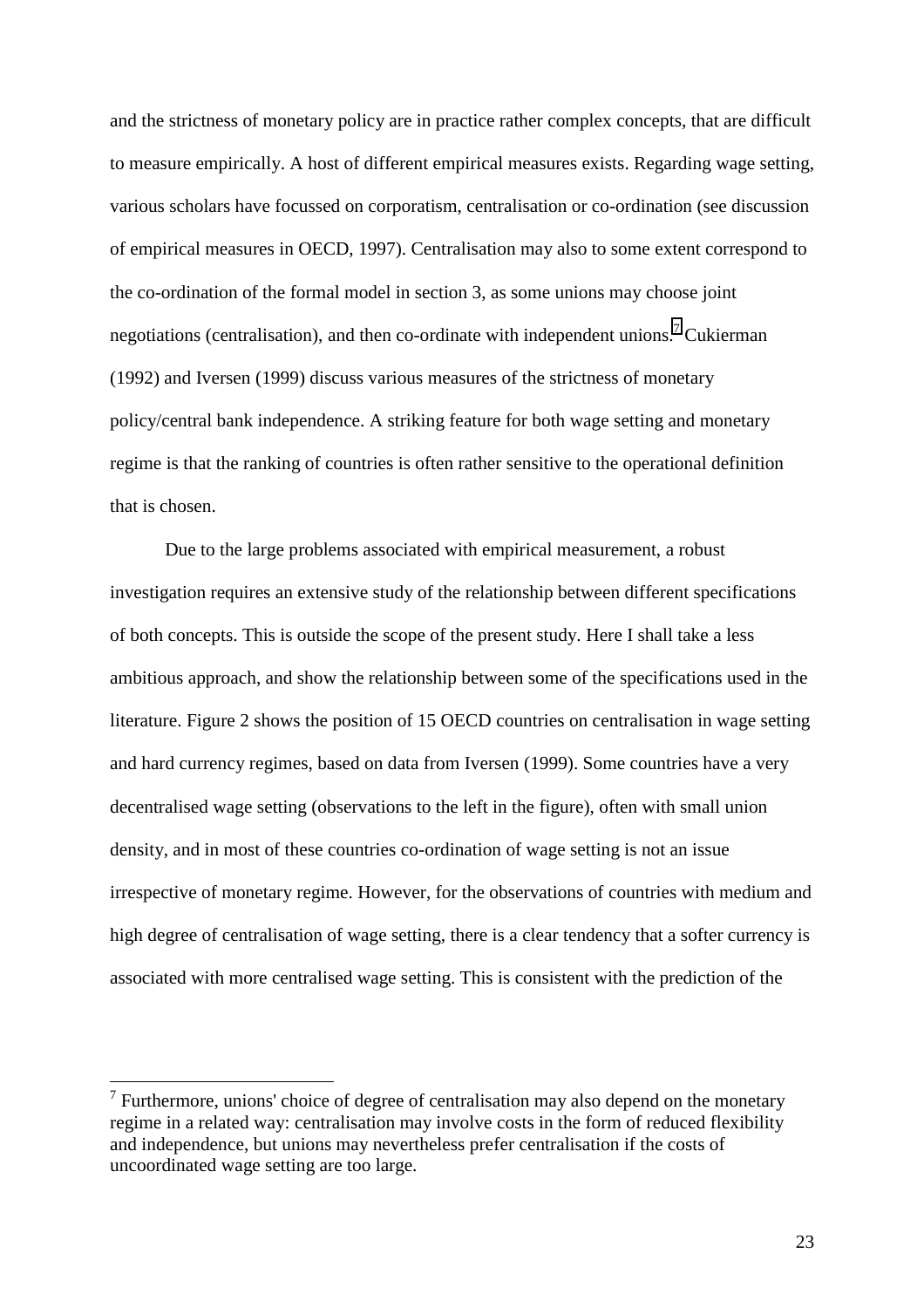present paper, that wage setting is more likely to be co-ordinated in countries with an accommodating monetary policy.

Figure 3, which plots the relationship between co-ordination in wage setting in a number of OECD - countries, 1990 (from OECD, 1997, table 3.3) and the index of central bank independence given by Cukierman and Lippi (1999a), provides a less encouraging picture. No clear relationship is identifiable, irrespective of whether one neglects the countries with completely decentralised wage setting. On the other hand, Figure 4, which combines Iversen's (1999) hard currency index with the centralisation of wage setting index of Golden, Lange and Wallerstein (1998), indicates a clear relationship: wage setting is more centralised in countries with weaker currencies (neglecting US, Canada and UK where wage setting is so decentralised that co-ordination is clearly not feasible). Figure 5, where Golden, Lange and Wallerstein's centralisation index is combined with Cukierman and Lippi's (1998) central bank independence index provides the same picture: centralised wage setting is combined with low central bank independence.

Overall, most of these indexes appear to be consistent with the theoretical prediction of the present paper. Note however, that even if we were to find a strong relationship between co-ordination in wage setting and accommodating monetary policy, the direction of causality would be an open issue. Clearly, the problems associated with the combination of unionised, uncoordinated wage setting and an accommodating monetary regime may lead to a change in the monetary regime, to a stricter regime, rather than to co-ordination in wage setting. Furthermore, there are also other concerns of importance. Iversen (1999) argue that the two superior combinations are (i) centralisation of wage setting combined with an accommodating monetary regime, and (ii) intermediate centralisation combined with a non-accommodating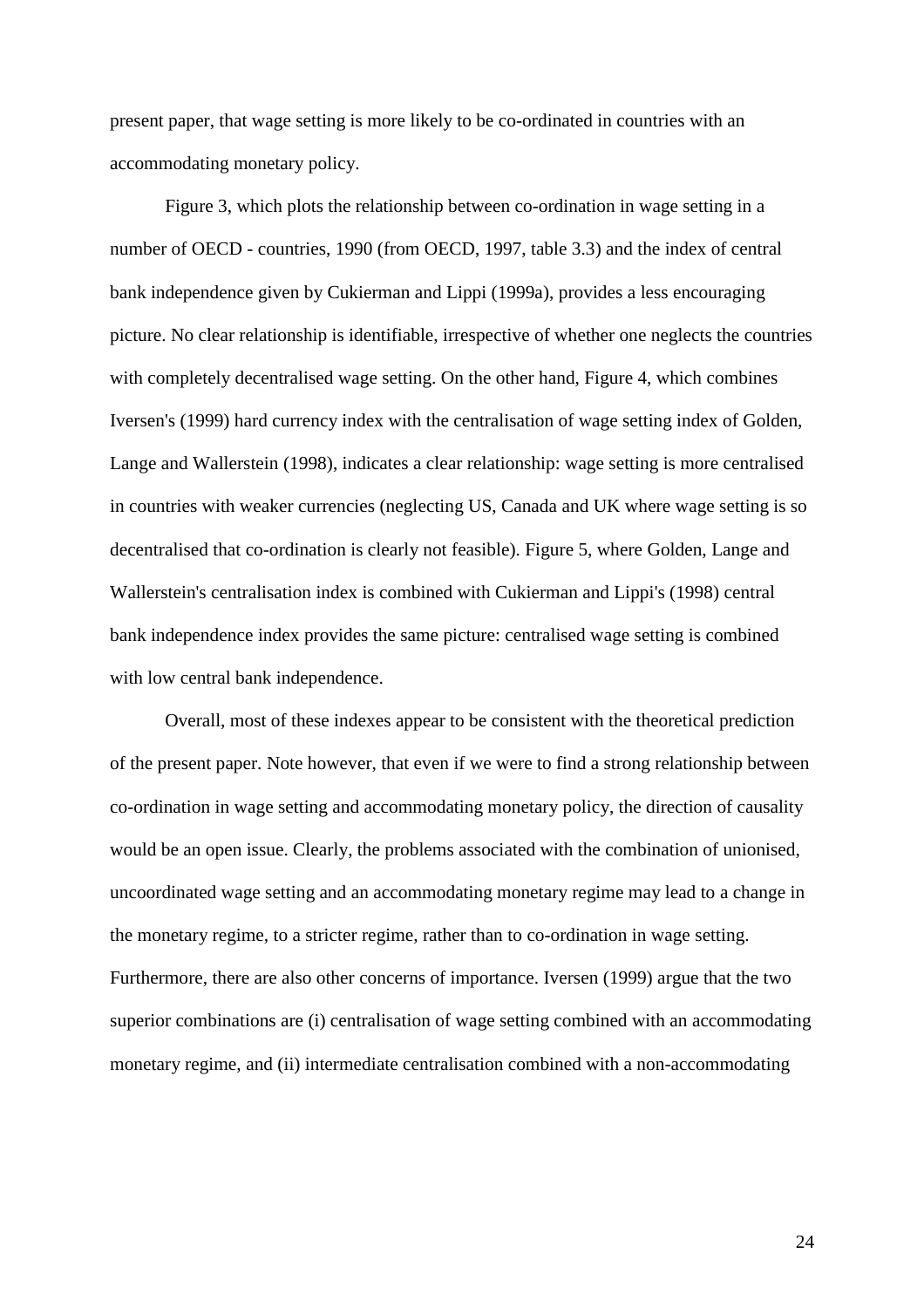regime.<sup>8</sup> However, the distributional consequences are different; some agents prefer one alternative, while others prefer the other. Under changing external circumstances, and a struggle about which combination to choose, inferior alternatives may also prevail, at least temporarily.

# **5 Concluding remarks**

In this paper I have argued that the monetary regime affects whether co-ordinated wage restraint is feasible. Because of the existence of negative external effects in wage setting, unions have an incentive to agree on wage moderation. But usually there is some scope for individual unions to deviate from the co-operative solution, obtaining a short run gain by higher real wages. Co-ordination is only sustainable if the long-run costs associated with a likely breakdown of co-ordination outweigh the short run gains from a deviation. This depends on unions' discount factor (co-ordination is more likely if unions are patient), but it also depends on the monetary regime. A strict monetary regime disciplines wage setters by increasing the wage elasticity of employment, thus dampening the negative consequences of uncoordinated wage setting. The gains from co-ordination are greater if the central bank is accommodating, as in this case uncoordinated wage setting by unions has more detrimental effects. This implies that unions' incentives to co-ordinate their wage setting are greater if the central bank is accommodating. Thus, in this case co-ordination in wage setting may be sustainable even if unions are not patient enough to ensure co-ordination with a stricter central bank.

<sup>&</sup>lt;sup>8</sup> The problem with the combination centralisation of wage setting and non-accommodating monetary policy is, according to Iversen (1999), that centralisation of wage setting has an inflationary tendency that is problematic under a non-accommodating monetary regime (as also suggested by Holden, 1991, 1998, and Calmfors, 1993).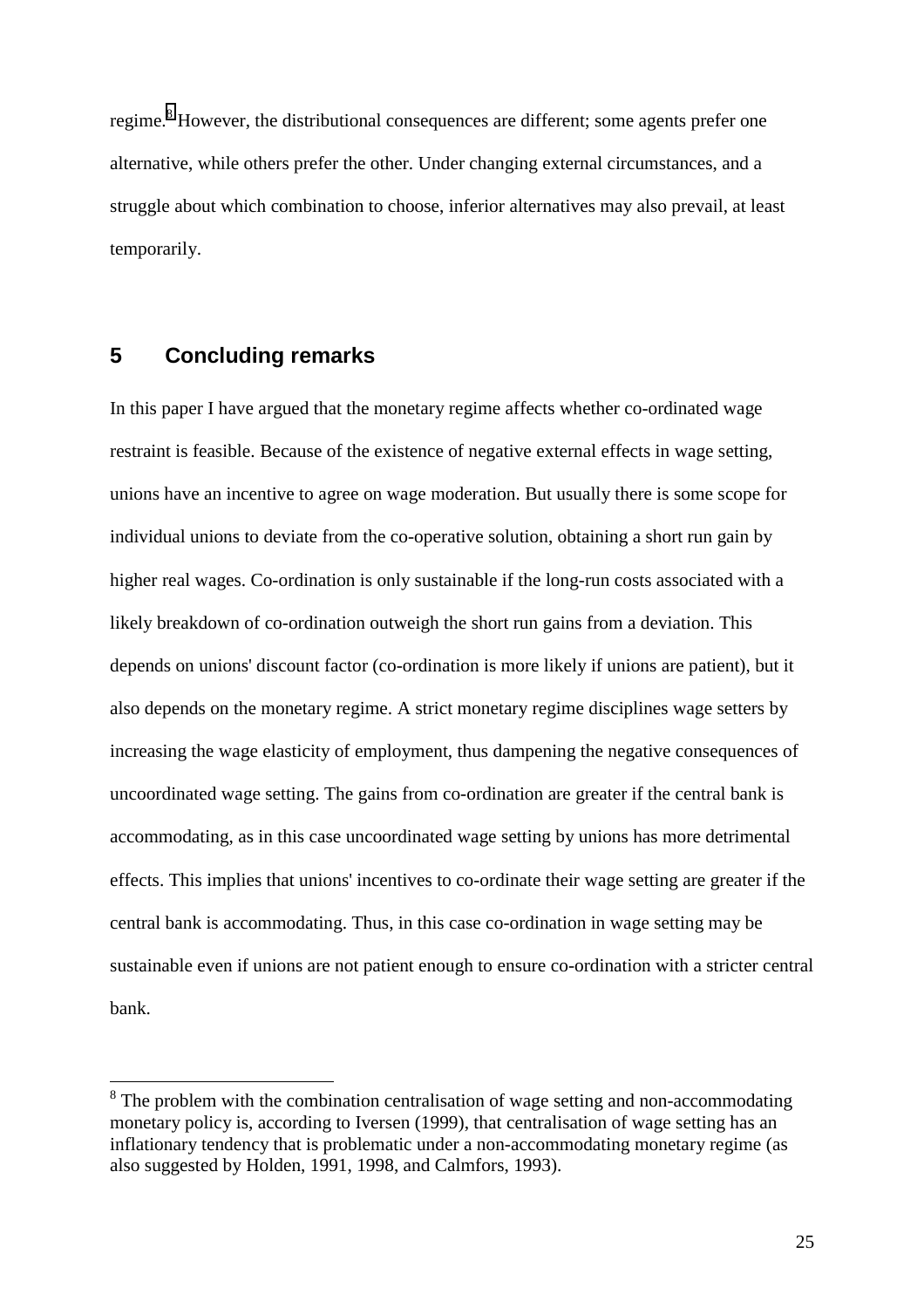The analysis also sheds light on the consequences of participation in a monetary union. Uncoordinated wage setting is more costly in a country within a monetary union than in a country with country-specific inflation target. This is because in a country with a country specific inflation target, higher wages will be met with a rise in the interest rate; thus, the central bank will to some extent discipline wage setters even if they do not co-ordinate their wage setting. In contrast, in a monetary union, increased wages in a member country has little impact on the overall price level in the union, and will therefore have only negligible effect on the interest rate set by the common central bank, irrespective of the preferences of the central bank. Thus, monetary policy will not discipline the wage setters in a country participating in a monetary union. For a given degree of co-ordination of wage setting, the consequence is that the equilibrium rate of unemployment would be higher for a country within a monetary union than for a country with a country-specific inflation target (this is the argument of Soskice and Iversen, 1998, and Cukierman and Lippi, 1999b).<sup>9</sup>

However, the present paper shows that precisely because the costs associated with uncoordinated wage setting are larger within a monetary union, the incentives for unions to co-operate are greater. For some values of union time preferences (patience), the gains from co-ordination would be sufficient to make co-ordination sustainable within a monetary union, while they would not be sufficient outside a monetary union. In this case participation in a monetary union will involve a lower equilibrium unemployment. On the other hand, if the coordination in wage setting is not affected, equilibrium unemployment will be higher within the monetary union. Numerical simulations suggest that the potential gain from co-ordination in wage setting is much greater than the direct effect of the monetary regime on the equilibrium rate of unemployment for a given degree of co-ordination in wage setting.

 $\overline{a}$ 

 $9^9$  Clearly, participation in a monetary union also involves other aspects, not studied in this paper, that may affect the equilibrium rate of unemployment (Calmfors, 1998).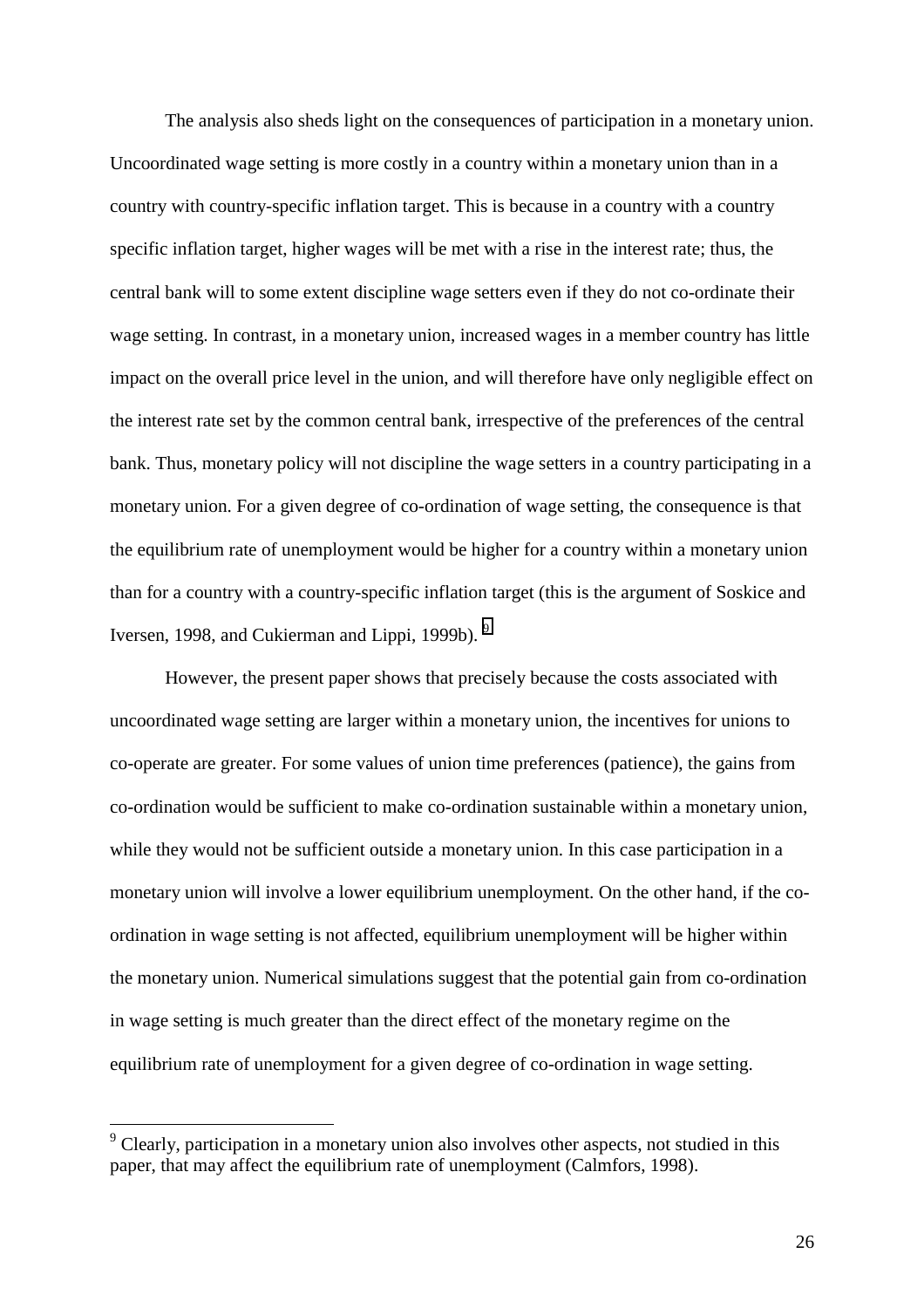Empirical investigation of the theoretical prediction is made difficult by the fact that there is no consensus on the proper measures of co-ordination/centralisation of wage setting, nor of central bank strictness. Nevertheless, the predicted negative relationship between centralisation of wage setting and central bank strictness is apparent from several combinations of empirical indices used in the literature. While there also exists specifications of co-ordination/centralisation of wage setting and of monetary regime where there is no relationship, the broad view appears to be consistent with the prediction of the present paper, that wage setting is less likely to be co-ordinated in countries with a strict monetary policy.

# **Appendix: Derivation of the elasticity of labour demand** λ

Total employment in firms covered by union j is

$$
(A1) \t l_j = \frac{\overline{g} + \alpha(m-p) - \eta(p_j - p)}{\gamma}
$$

The elasticity of labour demand is

(A2) 
$$
\frac{dl_j}{dw_j} = \lambda = -\frac{\alpha}{\gamma} \frac{d(m-p)}{dp} \frac{dp}{dw} \frac{dw}{dw_j} + \frac{\eta}{\gamma} \frac{d(p_j - p)}{d(w_j - w)} \frac{d(w_j - w)}{dw_j}
$$

From (5),  $d(m-p)/dp = -(1-p)$ , furthermore,  $dp/dp_i = dw/dw_i = \sigma$ . Total differentiation of (1), (2) and (6), and rearranging, gives us

(A3) 
$$
\frac{dp}{dw} = \frac{\gamma}{\gamma + (1 - \gamma)\alpha(1 - \rho)}
$$
 and  $\frac{d(p_j - p)}{d(w_j - w)} = \frac{\gamma}{\gamma + (1 - \gamma)\eta}$ 

Substituting these results into (A2) yields (12) in the main text.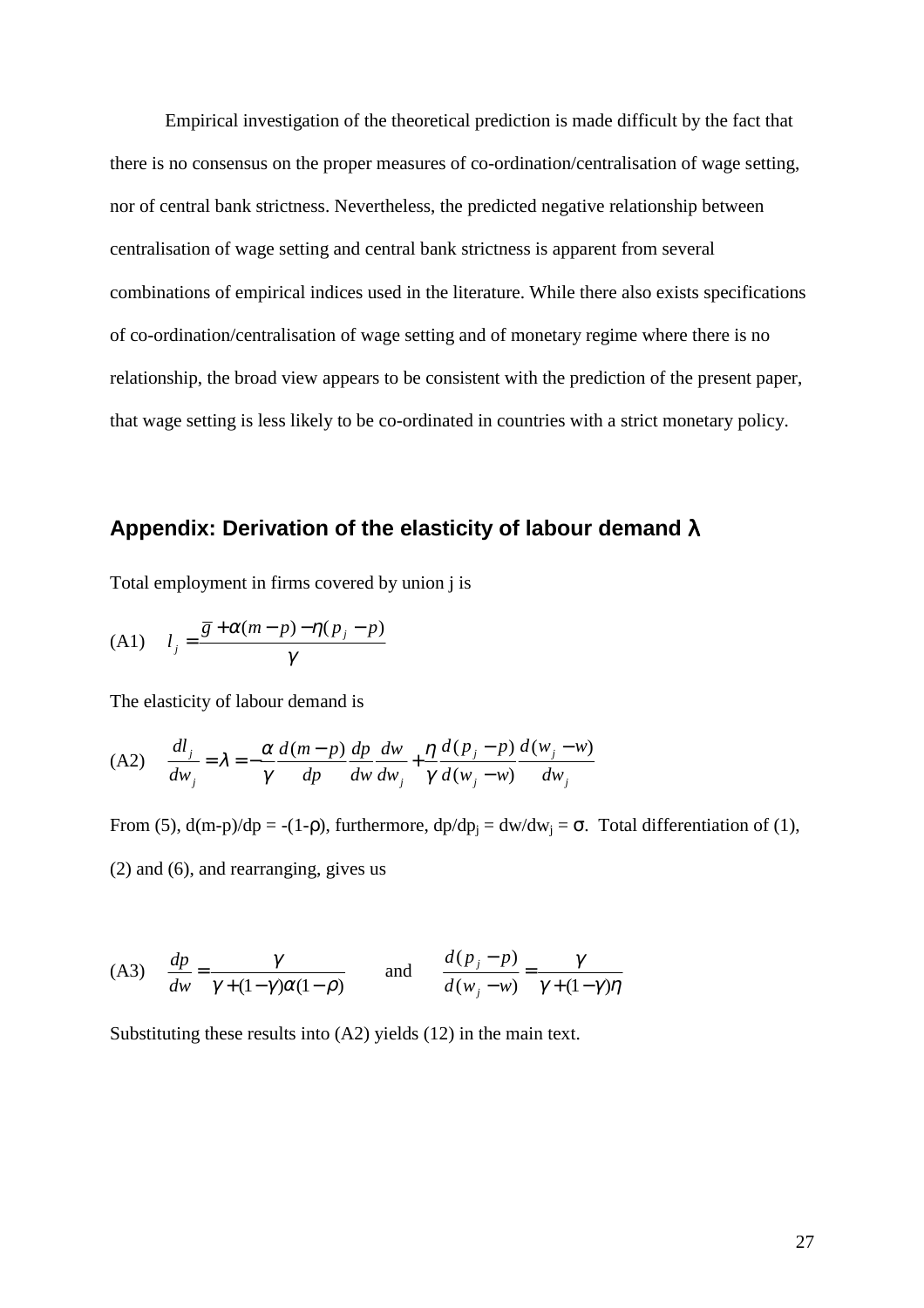## **References**

Bean, C.R. (1998). The interaction of aggregate - demand policies and labour market reform. Swedish Economic Policy Review 5, 353-382.

Blanchard, O. and J. Wolfers (1999). The role of shocks and institutions in the rise of European unemployment: The aggregate evidence. Mimeo, MIT.

Bratsiotis, G.J. and C. Martin (1999). Stabilisation, policy targets, and unemployment. Scandinavian Journal of Economics 101, 241-256.

Calmfors, L. (1993). Centralization of wage bargaining and macroeconomic performance - A survey. OECD Economic Studies 21, 161-191.

Calmfors, L. (1998). Macroeconomic policy, wage setting and employment - what difference does EMU make? Oxford Review of Economic Policy 14, 125-151.

Coricelli, F., A. Cukierman, and A. Dalmazzo (2000). Monetary institutions, monopolistic competition, unionized labor markets and economic performance. Mimeo, Tel-Aviv University.

Cubitt, R.P. (1992). Monetary policy games and private sector precommitment. Oxford Economic Papers 44, 513-530.

Cubitt, R.P. (1995). Corporatism, monetary policy and economic performance: A simple game theoretic analysis. Scandinavian Journal of Economics 97, 245-259.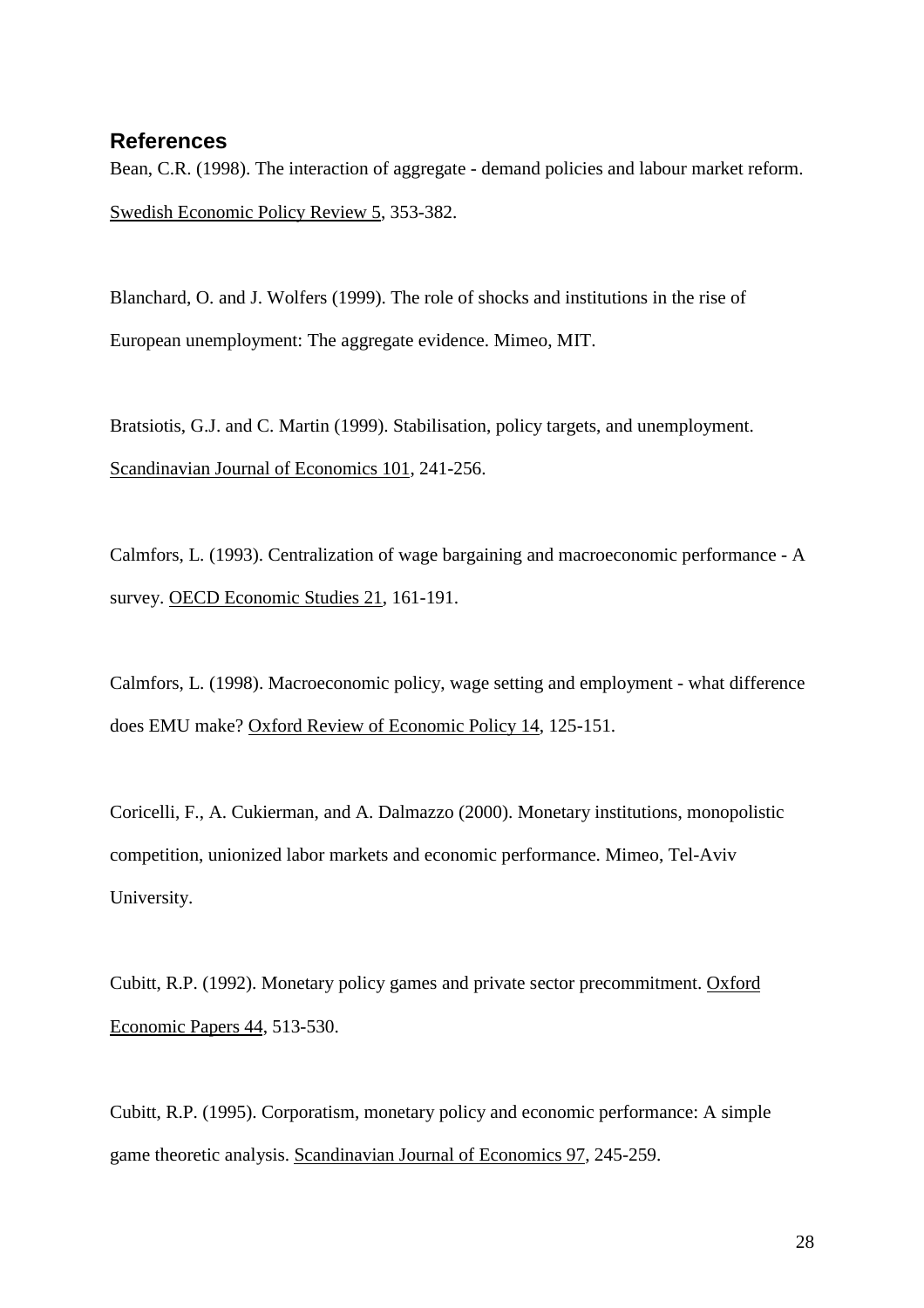Cukierman, A. (1992). Central Bank Strategy, Credibility and Independence: Theory and Evidence. Cambridge, MA: The MIT Press.

Cukierman, A. and F. Lippi (1999a). Central bank independence, centralization of wage bargaining, inflation and unemployment: Theory and some evidence. European Economic Review 43, 1395-1434.

Cukierman, A. and F. Lippi (1999b). Labor markets and monetary union. A strategic analysis. Mimeo, Tel-Aviv University.

Elvander, N. (1997). The Swedish Bargaining System in the Melting Pot. In The Swedish Bargaining System in the Melting Pot, by N. Elvander and B. Holmlund. Arbetslivsinstitutet, Solna, Sweden.

Farrell, J. and E. Maskin (1989). Renegotiation in repeated games. Games and Economic Behaviour 1, 327-360.

Flanagan, R.J. (1999). Macroeconomic performance and collective bargaining: An international perspective. Journal of Economic Literature XXXVII, 1150-1175.

Friedman, J.W. (1986). Game Theory with Applications to Economics. Oxford University Press.

Golden, Miriam; Lange, Peter; and Michael Wallerstein. 1997. "Union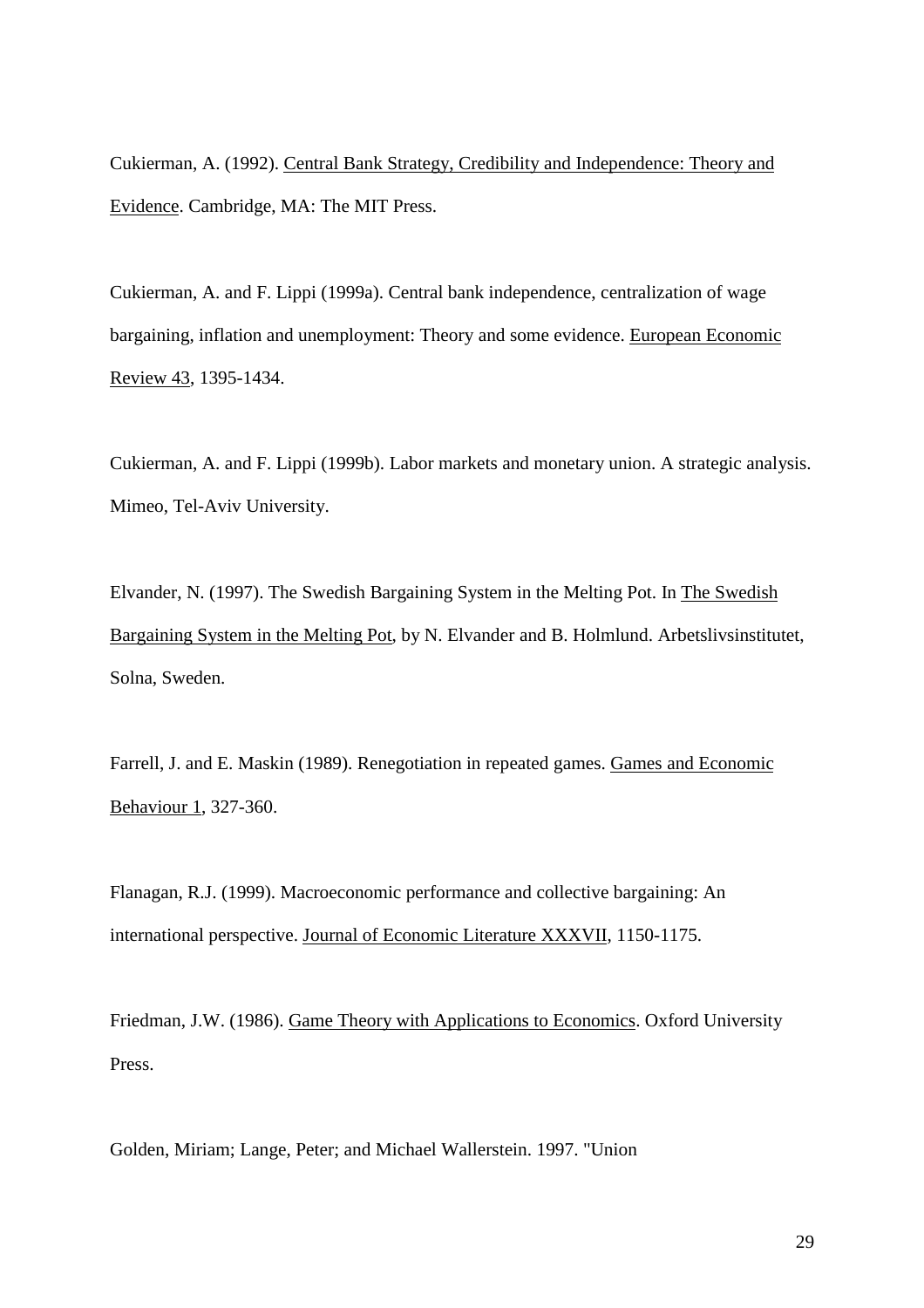Centralization Among Advanced Industrial Societies: An Empirical Study." Dataset available at http://shelley.sscnet.ucla.edu/data. Version dated 11/03/98.

Grüner, H.P. and C. Hefeker (1999). How will EMU affect inflation and unemployment in Europe? Scandinavian Journal of Economics 101, 33-47.

Guzzo, V. and A. Velasco (1999). The case for a populist central banker. European Economic Review 43, 1317-1344.

Halvorsen, T. (1986). "Address to meeting of the Union of Norwegian Electricians and Power Station Workers" (Foredrag på landsmøte i Norsk Elektriker og Kraftstasjonsforbund), in Norwegian, Oslo, 18.8.96.

Holden, S. (1991a). Exchange rate policy and wage formation in an economy with many trade unions. European Economic Review 35, 1543-1557.

Holden, S. (1991b). Economic policy in an economy with local and central wage bargaining. Memorandum 8, Department of Economics, University of Oslo.

Holden, S. (1998). Wage drift and the relevance of centralised wage setting. Scandinavian Journal of Economics 100, 711-731.

Holden, S. (1999). Wage setting under different monetary regimes. Mimeo, Department of Economics, University of Oslo. http://www.uio.no/~sholden/#wp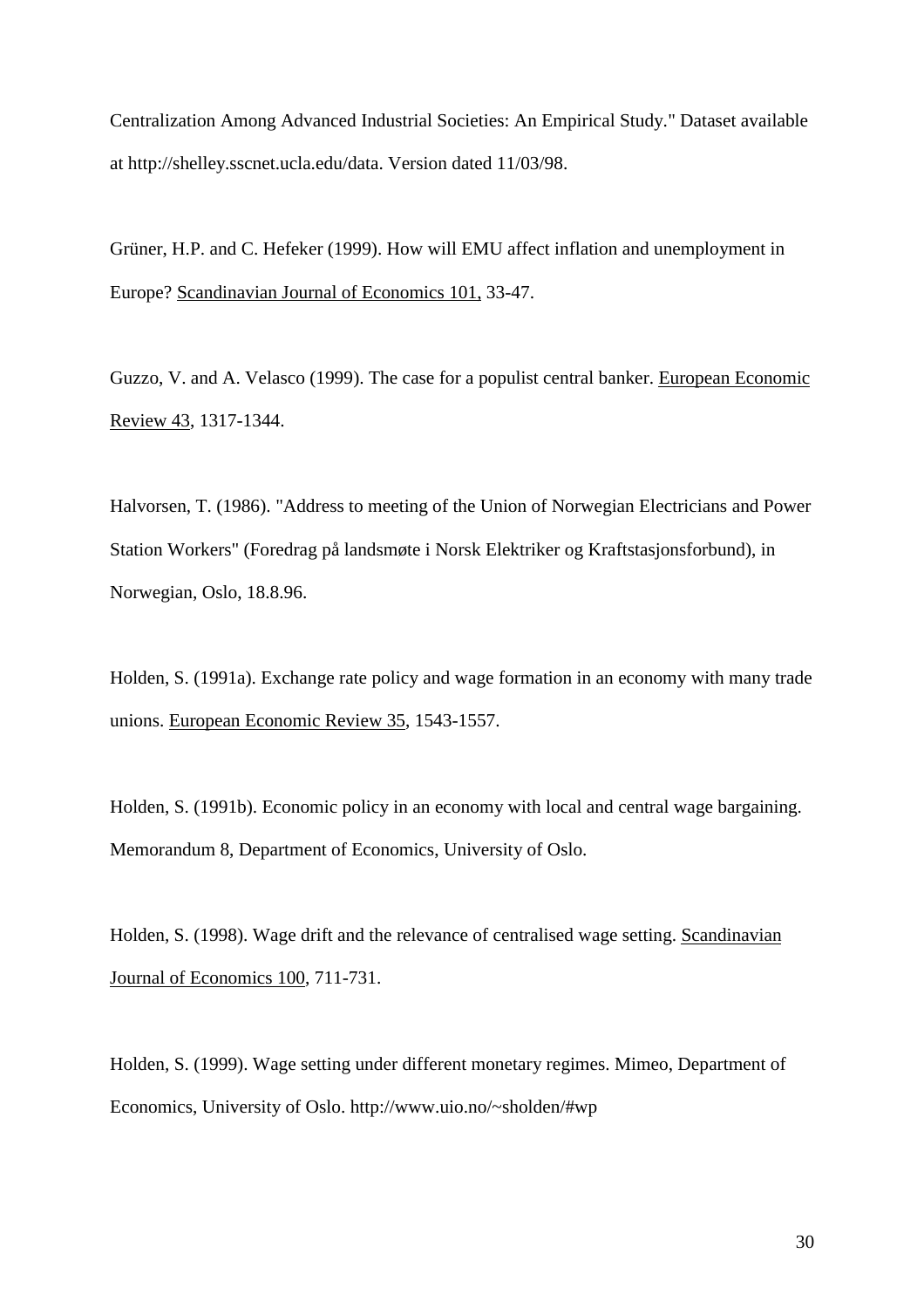Holden, S. og O. Raaum (1991). Wage moderation and union structure. Oxford Economic Papers 43, 409-423.

Horn, H. and T. Persson (1988). Exchange rate policy, wage formation, and credibility, European Economic Review 32, 1621-1636.

Iversen, T. (1998). Wage bargaining, hard money, and economic performance: Theory and evidence for organized market economies. British Journal of Political Science, January.

Iversen, T. (1999). Contested Economic Institutions. The Politics of Macroeconomics and Wage Bargaining in Advanced Democracies.

Jensen, H. (1997). Monetary policy co-operation may not be counter-productive. Scandinavian Journal of Economics 99, 73-80.

Moene, K.O., M. Wallerstein and M. Hoel. (1993). Bargaining structure and economic performance. I Flanagan, R.J., K.O. Moene and M. Wallerstein (eds.) Trade Union Behaviour, Pay-Bargaining, and Economic Performance. Oxford University Press.

Nickell, S. (1997). Unemployment and labor market rigidities: Europe versus North America. Journal of Economic Perspectives 11, nr 3, 55-74.

OECD (1997). Employment Outlook July 1997, Paris.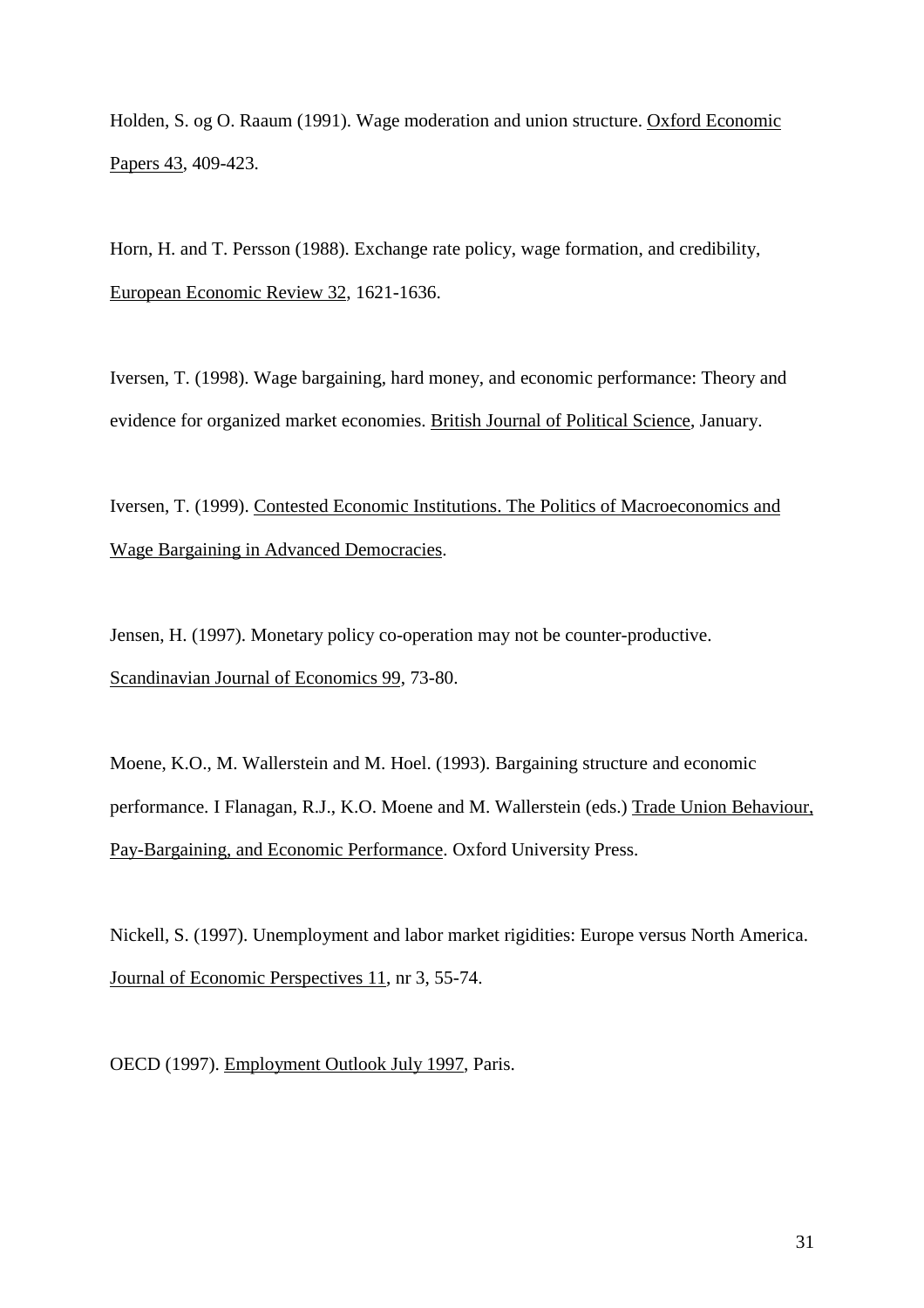Osborne, M. J. and A. Rubinstein (1990). Bargaining and Markets. San Diego, California: Academic Press.

Skott, P. (1997). Stagflationary consequences of prudent monetary policy in a unionized economy. Oxford Economic Papers 49, 609-622.

Soskice, D. and T. Iversen (1998). Multiple wage-bargaining systems in the single European currency area. Oxford Review of Economic Policy 14, 110-124.

Soskice, D. and T. Iversen (1999). The non-neutrality of monetary policy with large price or wage setters. Forthcoming in Quarterly Journal of Economics.

Vartiainen, J. (1999). Relative wages in monetary union and floating. Mimeo, Labour Institute for Economic Research, Helsinki, Finland.

Wallerstein, M. (1999). Wage-setting institutions and pay inequality in advanced industrial societies. American Journal of Political Science 43, no 3.

Weitzman, M.L. (1985). The simple macroeconomics of profit sharing. American Economic Review 75, 937-953.

Wibaut, Q. (1998a). Money as a co-ordination device. Mimeo, Department of Economics, UCL.

Wibaut, Q. (1998b). Exchange rate regime and wage indexation in a two sector openeconomy. Mimeo, Department of Economics, UCL.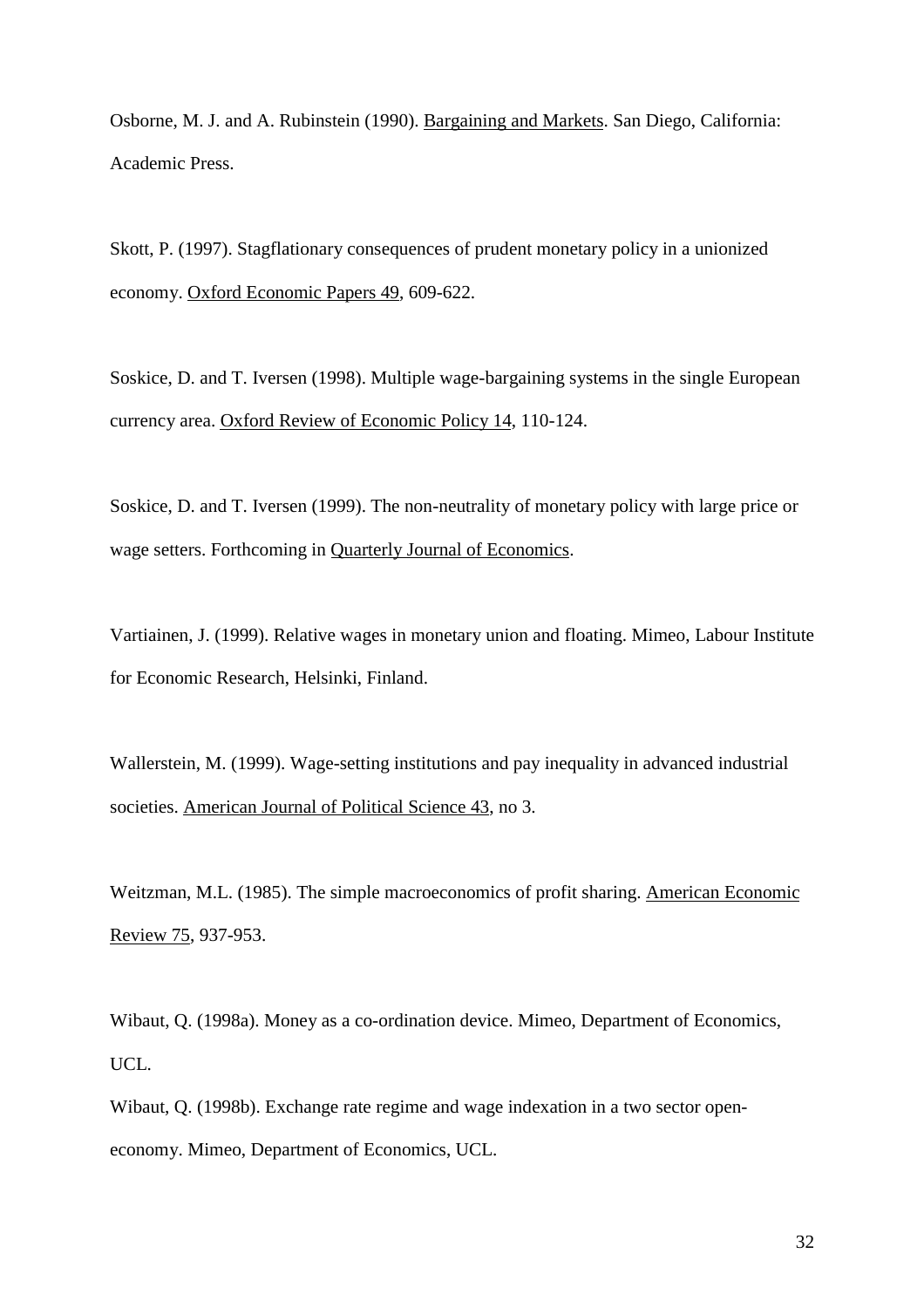

Figure 1: A stricter monetary regime increases the wage elasticity of employment, shifting the wage curve down and the price curve up, and decreasing the equilibrium level of unemployment.



Figure 2: Sources: Iversen (1999), tables 1.2 and 1.3. Aus is Austria, NL the Netherlands, and NZ is New Zealand.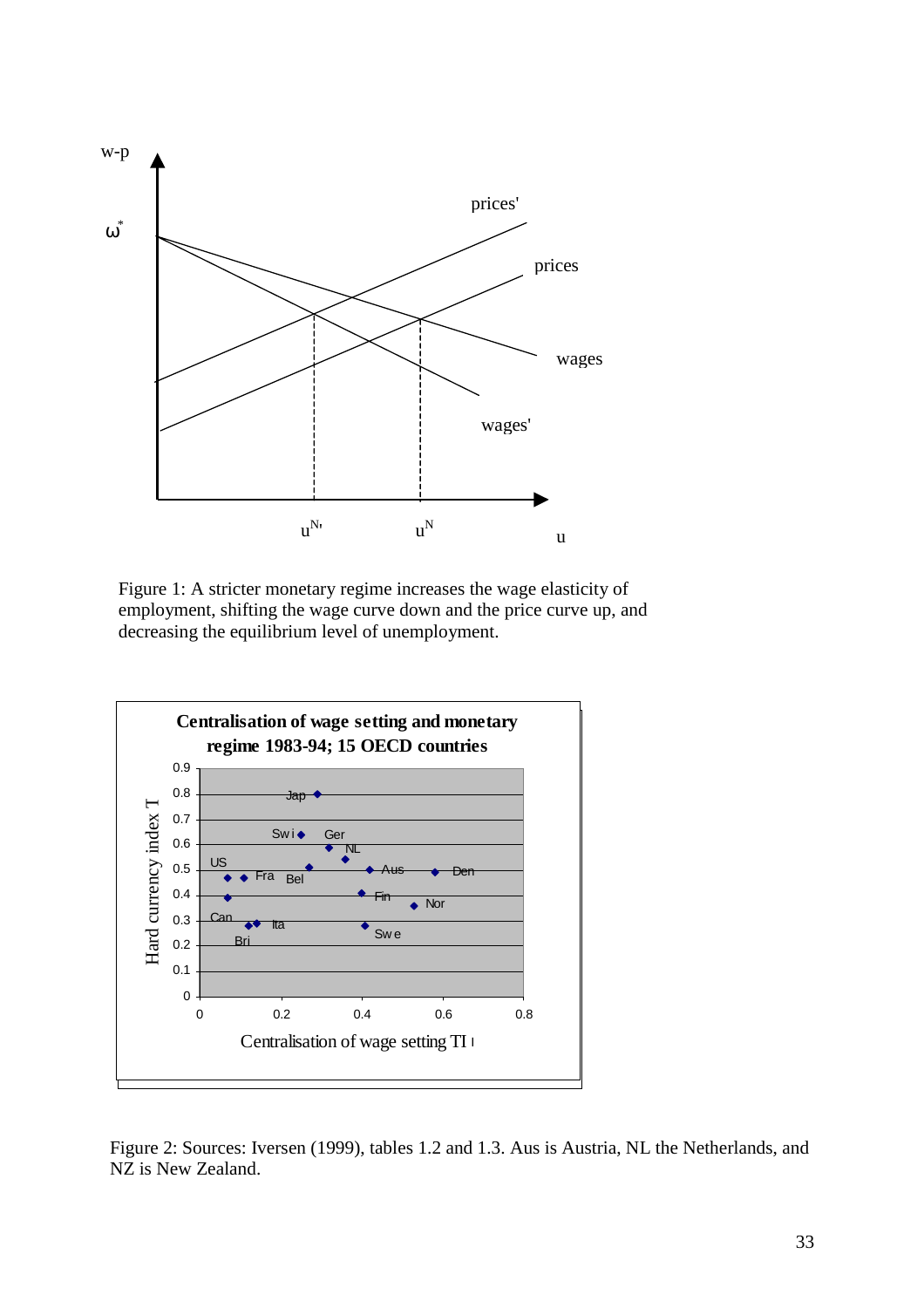

Figure 3: Sources: CBI, Cukierman and Lippi (1999a), table 1; co-ordination in wage setting 1990, OECD (1997) table 3.3. A is Australia. Finland and Sweden are at the same data point.



Figure 4: Sources: Wage setting, Golden-Wallerstein-Lange Labor & Political Data. Hard currency index, Iversen (1999), tables 1.3.